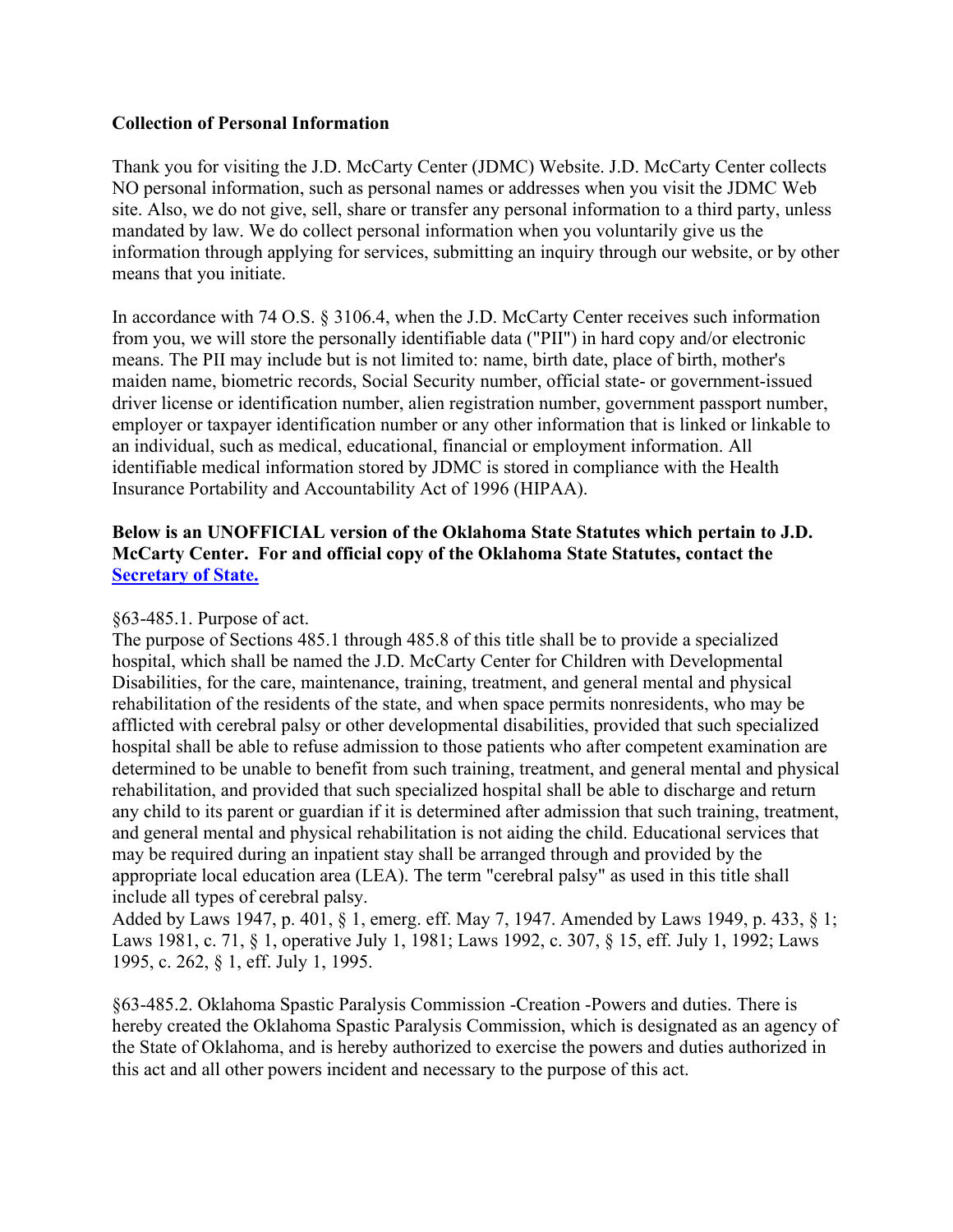Laws 1947, p. 401, § 2.§63-485.3. J.D. McCarty Center for Children with Developmental Disabilities -Establishment and maintenance -Contracts -Payments -Power of Commission - Legal representation –Sale of surplus property and fixtures.

A. The Oklahoma Cerebral Palsy Commission is hereby authorized and empowered to: 1. Establish and maintain the J.D. McCarty Center for Children with Developmental Disabilities, to provide care, maintenance, training, treatment, habilitation and rehabilitation of persons afflicted with cerebral palsy and other developmental disabilities within such institute;

2. Set fees and charges for patient services;

3. Provide care, maintenance, training, treatment and rehabilitation services to children not afflicted with cerebral palsy or developmental disabilities but who may benefit from the services available from the J.D. McCarty Center for Children with Developmental Disabilities, as determined to be practicable by the Oklahoma Cerebral Palsy Commission;

4. Provide services to any adults who may benefit from services available from the J.D. McCarty Center for Children with Developmental Disabilities, as determined to be practicable by the Oklahoma Cerebral Palsy Commission; provided, that services to adults shall not diminish any services available to children;

5. Enter into contracts for the purchase of real estate or other property and to buy or sell real estate, personal property and equipment necessary or incidental to the carrying out of the provisions of Sections 485.1 through 485.11 of this title; and

6. Enter into contracts with the Commission for Human Services and with other agencies of the state and of the counties in furtherance of the provisions of Sections 485.1 through 485.11 of this title; provided, the Oklahoma Cerebral Palsy Commission shall receive from the Commission for Human Services payments aggregating a minimum of One Hundred Thousand Dollars (\$100,000.00) annually from funds set aside in the Children with Special Health Care Needs Program; and provided further, the Oklahoma Cerebral Palsy Commission may negotiate with the Commission for Human Services or its successors for additional payments above One Hundred Thousand Dollars (\$100,000.00) from such funds.

B. The Commission shall be charged with the duties of management and control of the J.D. McCarty Center for Children with Developmental Disabilities and shall have power to sue or be sued in its own name.

C. The Attorney General shall furnish the Commission with legal representation. The Commission shall not contract for private legal counsel except for extraordinary situations other than normal day-to-day situations, and when approved by the Attorney General.

D. For the purposes of moving the J.D. McCarty Center for Children with Developmental Disabilities to its new facilities, the Oklahoma Cerebral Palsy Commission may sell surplus property and fixtures. Such sale of surplus property and fixtures shall be exempt from Sections 62.2 through 62.6 of Title 74 of the Oklahoma Statutes. The Commission shall sell such surplus property and fixtures at fair market value as determined by the members of the Commission. The process for the sale and transfer of title shall originate with the Commission. All proceeds from such sale of the property and fixtures shall be deposited into the J.D. McCarty Center for Children with Developmental Disabilities Revolving Fund.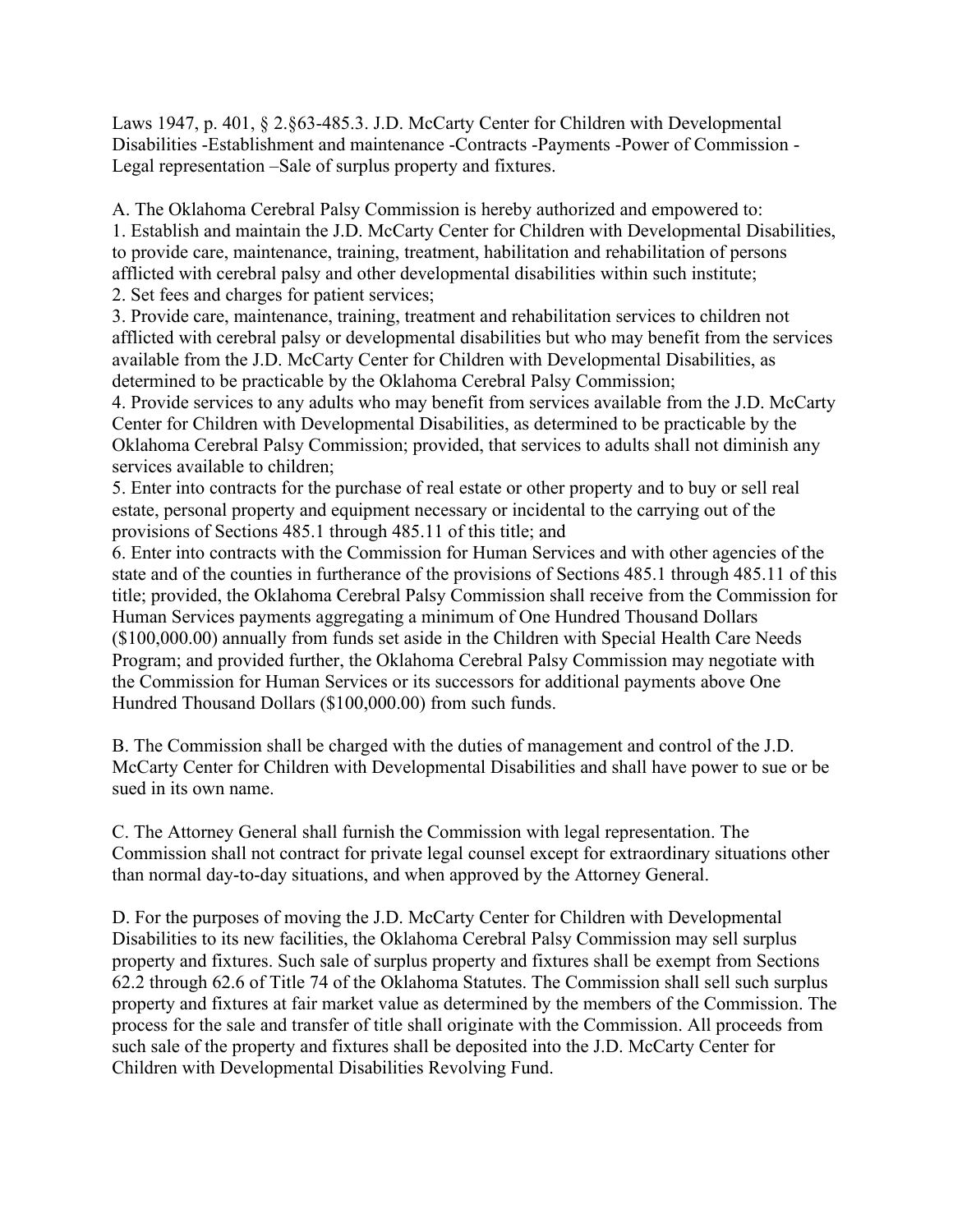Added by Laws 1947, p. 401, § 3, emerg. eff. May7, 1947. Amended by Laws 1949, p. 434, § 2, emerg. eff. May 31, 1949; Laws 1976, c. 191, § 4, emerg. eff. June 4, 1976; Laws 1981, c. 71, § 2, operative July 1, 1981; Laws 1988, c. 222, § 4, operative July 1, 1988; Laws 1992, c. 307, § 16, eff. July 1, 1992; Laws 1995, c. 262, § 2, eff. July 1, 1995; Laws 1997, c. 281, § 2, eff. July 1, 1997; Laws 2004, c. 426, § 1, eff. July 1, 2004; Laws 2010, c. 413, § 23, eff. July 1, 2010.NOTE: Laws 1992, c. 249, § 4 repealed by Laws 1992, c. 373, § 22, eff. July 1, 1992.

§63-485.4. Oklahoma Cerebral Palsy Commission -Gifts and bequests. The Oklahoma Cerebral Palsy Commission is authorized to accept and receive gifts and bequests of money and property, both real and personal, which may be tendered by will or gift, conditionally or unconditionally, for the use of the Commission in the exercise of its powers and duties described in this act. The Commission shall administer the property or funds in the manner consistent with the terms of the gift and provisions of law. The Commission is hereby directed, authorized, and empowered to hold such funds in trust or invest them and use either principal or interest in keeping with the terms of the gift as stipulated by the donors for the sole benefit of the Commission in the performance of its duties provided here in.

Added by Laws 1947, p. 401, § 4, emerg. eff. May 7, 1947. Amended by Laws 2004, c. 426, §2, eff. July 1, 2004.

§63-485.5. Members of Commission -Appointment -Term -Travel expenses. The Oklahoma Cerebral Palsy Commission shall be composed of five (5) members who shall serve without compensation. The three members of the Commission serving on the Commission on June 30, 2004, shall serve the remainder of their respective terms. Beginning July 1, 2004, the Governor of the State of Oklahoma shall appoint to the Commission two additional members who shall be chosen from a list of ten persons submitted to the Governor by the Grande Voiture of Oklahoma of La Societe des Quarante Hommes et Huit Chevaux. One newmember shall be appointed for a two-year term and one new member for a three-year term on the Commission. Thereafter, any member who takes the place of a member whose term is expiring shall be appointed to a threeyear term in the same manner and from a list to be submitted as provided in this section for the original Commission pursuant to this section. Each member of the Commission shall be entitled to be reimbursed for necessary travel expenses pursuant to the State Travel Reimbursement Act. Added by Laws 1947, p. 401, §5, emerg. eff. May 7, 1947. Amended by Laws 1949, p. 434, §3, emerg. eff. May 31, 1949; Laws 1969, c. 5, §1, emerg. eff. Feb. 3, 1969; Laws 1985, c. 178, § 47, operative July 1, 1985; Laws 2004, c. 426, §3, eff. July 1, 2004.

§63-485.6. Officers -Organization -Director and personnel -Legal assistance.

A. The members of the Oklahoma Cerebral Palsy Commission shall select from among the members of the Commission a chair, a vice-chair, and a secretary, and organize itself for the purpose of carrying out the provisions of Section 485.1 et seq. of this title.

B. The Commission is hereby authorized in its discretion to employ a director who shall employ and hire other persons as may be required in the estimation of the director and in accordance with federal, state, and local laws to carry out the provisions of this act; provided that physical therapists, physical therapist assistants, occupational therapists, certified occupational therapist aides, speech pathologists, and the Director of Nursing so employed shall be unclassified and exempt from the provisions of the Merit System of Personnel Administration. Other positions may be unclassified as provided for in applicable federal, state, and local laws. The Commission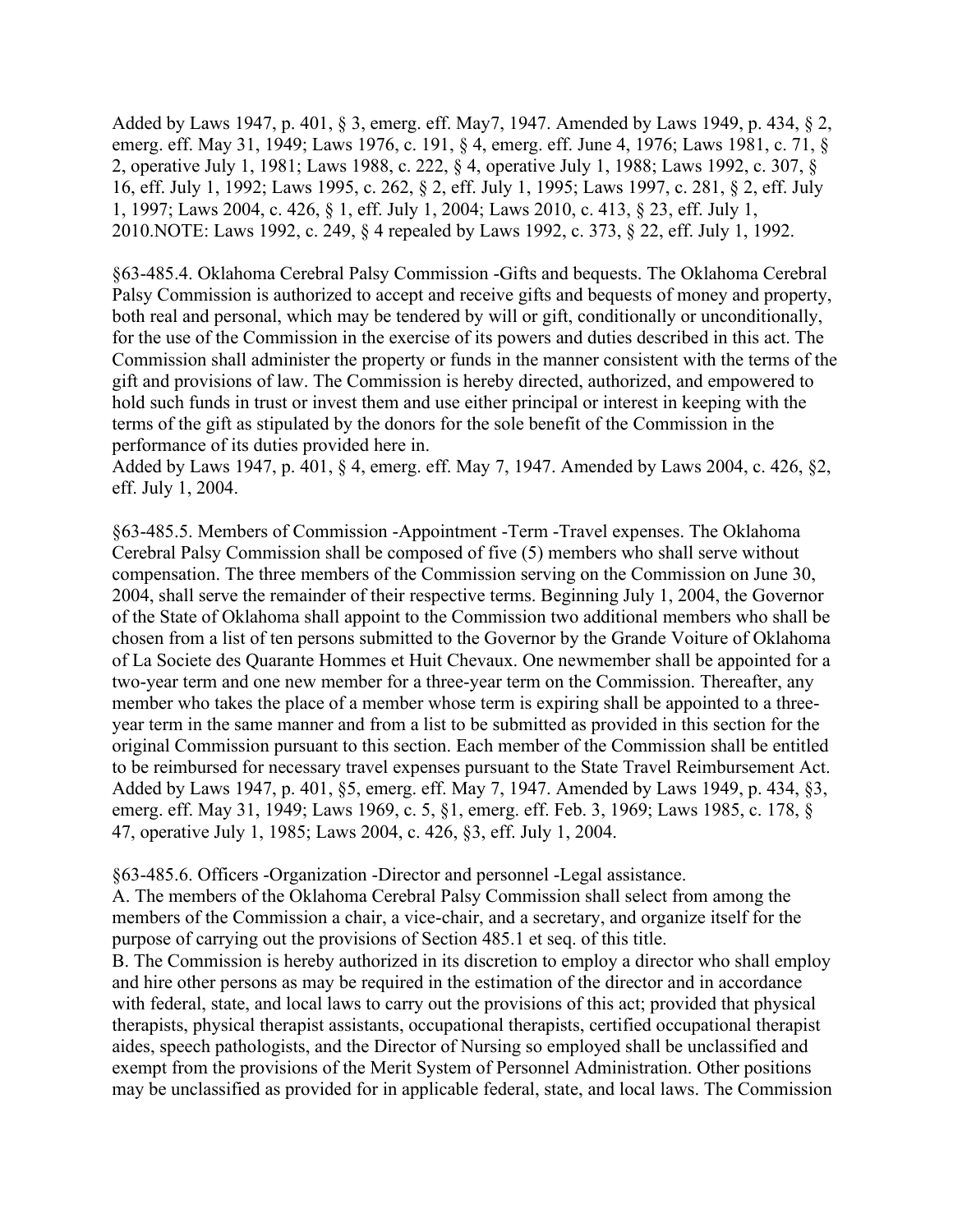is authorized to hire an attorney to provide legal assistance or to contract for such specialized servicesonly as provided for in Section 485.3 of this title.

Added by Laws 1947, p. 401, § 6, emerg. eff. May 7, 1947. Amended by Laws 1949, p. 435, § 5, emerg. eff. May 31, 1949; Laws 1995, c. 262, § 3, eff. July 1, 1995; Laws 1996, c. 326, § 4, eff. July 1, 1996; Laws 2008, c. 328, § 1, eff. Nov. 1, 2008.

§63-485.7. Bonds of members.Each member of the Commission shall give bond to the State of Oklahoma in the sum of One Thousand Dollars (\$1,000.00) conditioned for the honest and faithful performance of his duties, which bonds shall be approved by the Governor and deposited in the office of the Secretary of State.

Added by Laws 1947, p. 402, § 7, emerg. eff. May 7, 1947. Amended by Laws 1949, p. 435, § 6, emerg. eff. May 31, 1949.

§63-485.8. Partial invalidity. It is the intention of the Legislature to enact each and every part of this act and if any section, paragraph, sentence, item, or clause of this act shall for any reason be held unconstitutional, such decision shall not affect the validity of the remaining portions of this act.

Added by Laws 1947, p. 402, § 9, emerg. eff. May 7,1947.§63-485.9. Change of name for Institute and Commission.

A. The names of the "Oklahoma Cerebral Palsy Center", formerly the "Oklahoma Cerebral Palsy Institute", and the "Oklahoma Spastic Paralysis Commission" are hereby changed to the "J.D. McCarty Center for Children with Developmental Disabilities" and the "Cerebral Palsy Commission", respectively.

B. Wherever in the statutes of this state the name "Oklahoma Cerebral Palsy Institute" or "Oklahoma Cerebral Palsy Center" occurs, the reference shall be deemed to be to the "J.D. McCarty Center for Children with Developmental Disabilities"; and wherever in said statutes the name "Oklahoma Spastic Paralysis Commission" appears, this reference shall be deemed to be to the "Cerebral Palsy Commission".

Laws 1961, p. 483, §§ 1, 2, emerg. eff. Jan. 30, 1961; Laws 1981, c. 71, § 3, operative July 1, 1981; Laws 1992, c. 307, § 17, eff. July 1, 1992.§63-485.10. Annuity contracts -Purchases as salary payments. A part of the salary, not to exceed the exclusion allowances provided in Section 403(b)(2), Internal Revenue Code, payable to any employee of the J.D. McCarty Center for Children with Developmental Disabilities may, at the request of the employee, be paid by the purchase of an annuity contract from any insurance company authorized to do business in Oklahoma by the J.D. McCarty Center for Children with Developmental Disabilities for the employee, and the employee shall be entitled to have such annuity contract continued in force in succeeding years by the J.D. McCarty Center for Children with Developmental Disabilities. The amounts so contributed or paid by the J.D. McCarty Center for Children with Developmental Disabilities for the annuity contract, or to continue it in force, shall be considered as payment of salary, for the same amounts, to the employee for State Retirement purposes, State Aid purposes, or Social Security purposes, but not for State Income Tax purposes. Provided that the amount received under such annuity contracts shall be income subject to state income tax when actually received.

Added by Laws 1967, c. 243, § 3, emerg. eff. May 8, 1967; Laws 1981, c. 71, § 4, operative July 1, 1981; Laws 1992, c. 307, § 18, eff. July 1, 1992.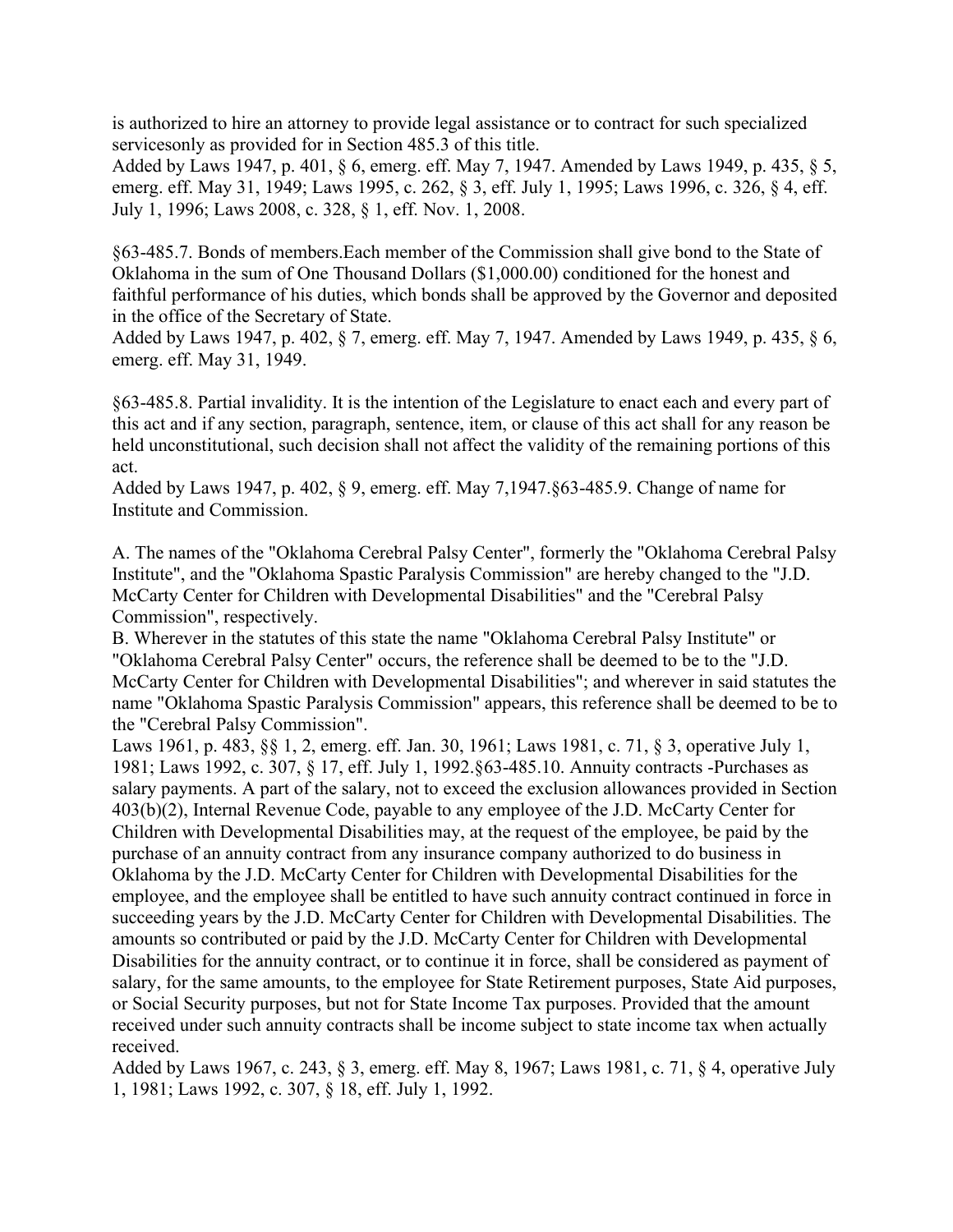§63-485.11. J.D. McCarty Center for Children with Developmental Disabilities Revolving Fund. There is hereby created in the State Treasury a revolving fund for the Oklahoma Cerebral Palsy Commission to be designated the "J.D. McCarty Center for Children with Developmental Disabilities Revolving Fund". The fund shall consist of all monies received by the Commission pursuant to statutory authority, but not including appropriated funds, gifts and bequests. The revolving fund shall be a continuing fund, not subject to fiscal year limitations and shall be under the control and management of the administrative authorities of the Commission. Expenditures from the fund shall be made pursuant to the laws of the state and the statutes relating to the Commission and may include up to Twenty-five Thousand Dollars (\$25,000.00) in expenditures for capital improvements within a single fiscal year or as otherwise provided by the Legislature. Warrants for expenditures from the fund shall be drawn by the State Treasurer, based on claims signed by an authorized employee or employees of the Commission and approved for payment by the Director of the Office of Management and Enterprise Services.

Added by Laws 1986, c. 209, § 5, operative July 1, 1986. Amended by Laws 1988, c. 222, § 5, operative July 1, 1988; Laws 1992, c. 307, § 19, eff. July 1, 1992; Laws 2012, c. 304, § 504.§63- 485.12. Exemptions.Specialized vehicles utilized by the J.D. McCarty Center for Children with Developmental Disabilities shall not be included in nor subject to provisions of law establishing the State Motor Pool Division within the Office of Management and Enterprise Services.Added by Laws 1980, c. 345, § 16, emerg. eff. June25, 1980. Amended by Laws 1983, c. 304, § 27, eff. July 1, 1983; Laws 2002, c. 397, § 29, eff. Nov. 1, 2002. Renumbered from § 159.11 of Title 47 by Laws 2002, c. 397, § 35, eff. Nov. 1, 2002. Amended by Laws 2012, c. 304, § 505.§63-

#### **Below is an UNOFFICIAL version of Oklahoma Administrative Code (OAC) Section 130, which pertains to J.D. McCarty Center. For an official copy of the OAC, contact the [Oklahoma Secretary of State Office of Administrative Rules](https://www.sos.ok.gov/oar/online/viewCode.aspx)**

#### **130:1-1-1. Purpose**

The rules in this chapter provide the organizational framework for the Commission, provide the necessary channels through which the public can gain information about the Commission and the Center and provide regulations relating to the Center. [**Source:** Added at 13 Ok Reg 3971, eff 9-11-96 through 7-14-97 (emergency); Added at 14 Ok Reg 3431, eff 8-11-97; Amended at 19 Ok Reg 2567, eff 7-11-02]

#### **130:1-1-1.1. Definitions**

The following words or terms, when used in this chapter, shall have the following meanings, unless the context clearly indicates otherwise.

**"Center"** means the J.D. McCarty Center for Children with Developmental Disabilities. **"Commission"** means the Cerebral Palsy Commission.

**"Director"** means the chief executive officer of the Center.

**"Habilitation"** means ongoing therapeutic treatment designed to promote or increase a patient's functional capabilities. "Habilitation" does not include education services required to be provided by a local education agency.

**"Patient"** means a person age 0 to 21 who is admitted to the Center for either inpatient or oupatient services.

[**Source:** Added at 13 Ok Reg 3971, eff 9-11-96 through 7-14-97 (emergency); Added at 14 Ok Reg 3431, eff 8-11-97; Amended at 19 Ok Reg 2567, eff 7-11-02]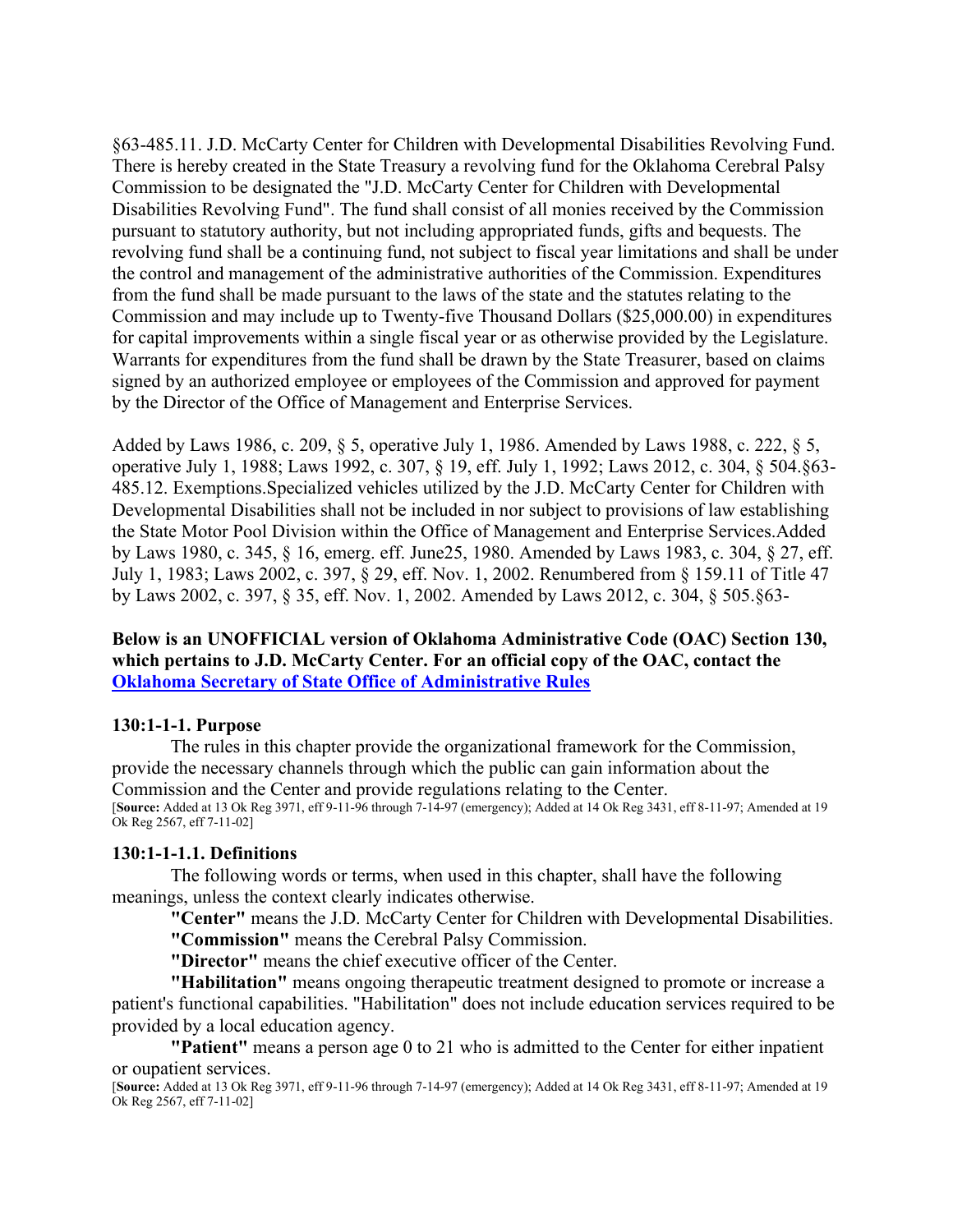#### **130:1-1-2. Purpose of Commission**

(a) The purpose of the Commission is to maintain the Center to provide for the care, maintenance, training, treatment and general mental and physical rehabilitation of the residents of Oklahoma, and when space permits nonresidents, who are afflicted with cerebral palsy or other developmental disabilities or who may benefit from the services available from the Center. [63:485.1 and 485.3 (A)(1), (3) and (4)] The Center is not a local education agency and does not provide educational services. Inpatients receive educational services from Norman Public Schools.

(b) The Center seeks to:

(1) Utilize measurable quality standards and to ensure excellence in health care through a comprehensive, multi-disciplinary approach to service delivery which will enable patients to maximize their potential and enhance their quality of life;

(2) Provide an intensive and comprehensive habilitative environment through direct services, referrals and consultations that will lead to increased productivity and a quality standard of living;

(3) Increase the physical and emotional well-being of patients and their households through a process of education, training, transitional planning and community support; and

(4) Advocate for the needs of patients by increasing awareness and supplementing habilitative services in all communities as well as to pro-actively seek solutions to expressed concerns. [**Source:** Added at 13 Ok Reg 3971, eff 9-11-96 through 7-14-97 (emergency); Added at 14 Ok Reg 3431, eff 8-11-97; Amended at 17 Ok Reg 1498, eff 5-25-00; Amended at 19 Ok Reg 2567, eff 7-11-02; Amended at 27 Ok Reg 2455, eff 7-25-10]

### **130:1-1-3. Organization of Commission; Officers**

Commission members are appointed by the Governor. The members of the Commission select from the Commission a Chairman and Secretary. The duties of the officers of the Commission are as follows:

(1) The Chairman shall preside at meetings and cause the agenda to be prepared for the meeting.

(2) The Secretary shall complete the necessary arrangements for the meetings; cause to have notices and agendas sent to Commission members; and cause to have the minutes of the meetings recorded.

[**Source:** Added at 13 Ok Reg 3971, eff 9-11-96 through 7-14-97 (emergency); Added at 14 Ok Reg 3431, eff 8-11-97]

#### **130:1-1-4. [RESERVED]**

[**Source:** Reserved at 13 Ok Reg 3971, eff 9-11-96 through 7-14-97 (emergency); Reserved at 14 Ok Reg 3431, eff 8-11-97]

#### **130:1-1-5. Commission meetings**

The Commission shall hold a minimum of 11 regular meetings during each calendar year. The Commission may hold such special meetings, emergency meetings, or continued or reconvened meetings as found by the Commission to be expedient, necessary or proper.. All meetings of the Commission shall be conducted in compliance with the Oklahoma Open Meeting Act beginning at §300 of Title 25 of the Oklahoma Statutes.

[**Source:** Added at 13 Ok Reg 3971, eff 9-11-96 through 7-14-97 (emergency); Added at 14 Ok Reg 3431, eff 8-11-97; Amended at 19 Ok Reg 2567, eff 7-11-02]

#### **130:1-1-6. Rules [REVOKED]**

[**Source:** Added at 13 Ok Reg 3971, eff 9-11-96 through 7-14-97 (emergency); Added at 14 Ok Reg 3431, eff 8-11-97; Revoked at 19 Ok Reg 2567, eff 7-11-02]

#### **130:1-1-7. Requests for information**

(a) Requests for information may be made by telephone, by facsimile, by mail or by personal appearance. The Center's telephone numbers are (405) 321-4830 and (800) 777-1272.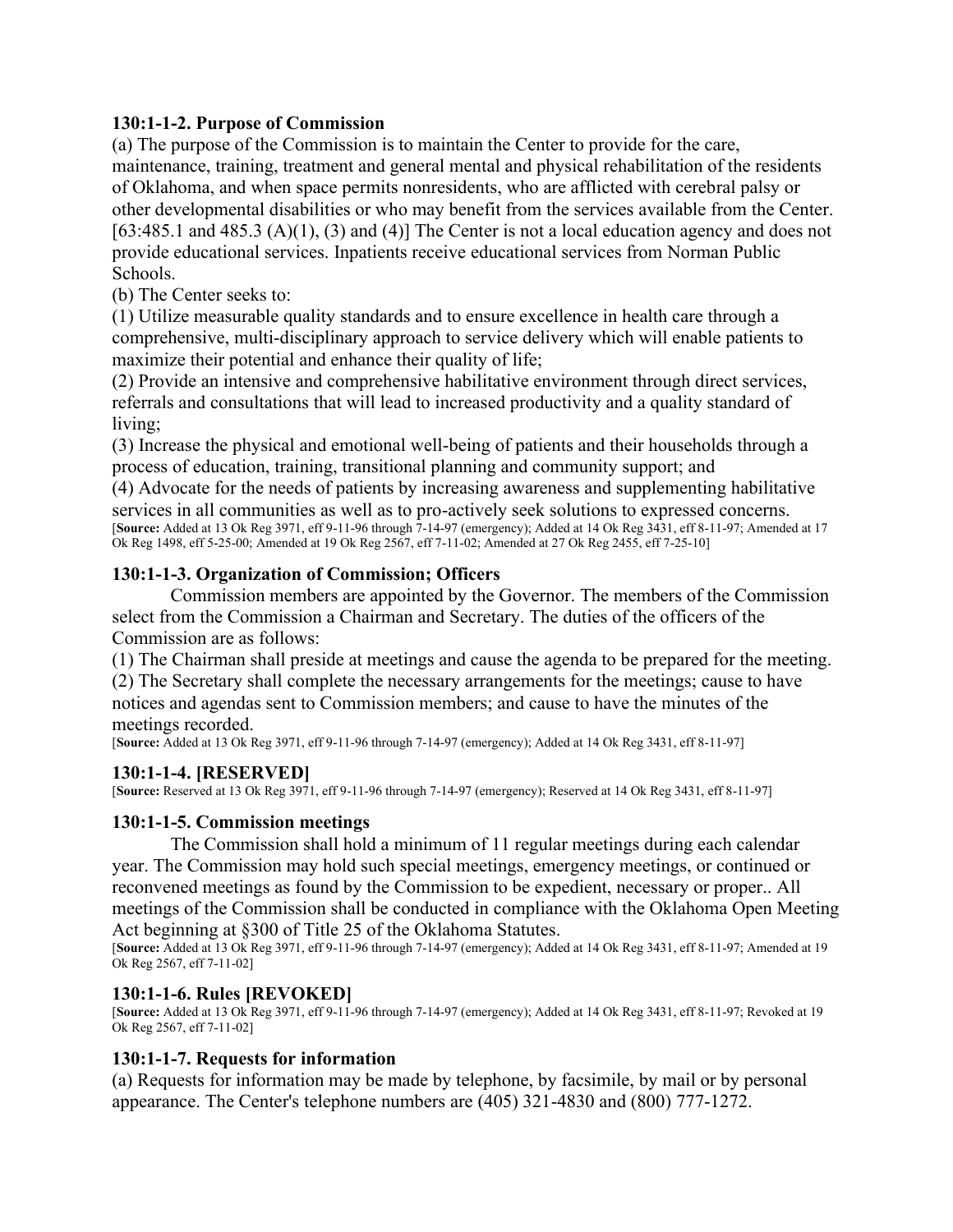(b) The Oklahoma Open Records Act beginning at §24A.1 of Title 51 of the Oklahoma Statutes sets forth the records that shall be open to any person for inspection, copying or mechanical reproduction. The Act recognizes privileges of confidentiality, including confidentiality of medical and educational records. Any disclosure of medical or educational records shall be made in accordance with applicable state and federal law and these rules. [See 130:12-7-2 (relating to medical records) and 130:15-1-7 (relating to school records)].

(c) Regular copies shall be provided at a per page cost of \$0.25 and certified copies shall be provided at a per page cost of \$1.00 [51:24A.5(3)]. A reasonable search fee of the hourly rate of the lowest paid employee capable of performing the search shall be charged when the records are requested solely for a commercial purpose or the request would clearly cause excessive disruption of the Center's essential functions [51:24A.5(3)].

[**Source:** Added at 13 Ok Reg 3971, eff 9-11-96 through 7-14-97 (emergency); Added at 14 Ok Reg 3431, eff 8-11-97; Amended at 19 Ok Reg 2567, eff 7-11-02]

### **130:1-1-8. Safety policy [REVOKED]**

[**Source:** Added at 13 Ok Reg 3971, eff 9-11-96 through 7-14-97 (emergency); Added at 14 Ok Reg 3431, eff 8-11-97; Amended at 17 Ok Reg 1498, eff 5-25-00; Revoked at 19 Ok Reg 2567, eff 7-11-02]

### **130:1-1-9. Petitions for rule-making**

(a) Any person may petition the Commission to promulgate, amend or repeal a rule [75:305]. The petition shall:

(1) be in writing;

(2) refer to the rule involved;

(3) state the exact language requested;

(4) state the purpose of the rule sought;

(5) state a fact situation to which the rule sought will apply; and,

(6) list the name and address of the person requesting the rule.

(b) The Commission may require any petitioner to provide additional information. A petition is not considered final until all requested information has been submitted. The failure to provide additional information shall be deemed to be a withdrawal of the petition.

(c) The petition shall be deemed to have been denied if rulemaking proceedings have not been initiated within thirty (30) calendar days from receipt of a final petition [75:305].

[**Source:** Added at 13 Ok Reg 3971, eff 9-11-96 through 7-14-97 (emergency); Added at 14 Ok Reg 3431, eff 8-11-97; Amended at 19 Ok Reg 2567, eff 7-11-02]

### **130:1-1-10. Petitions for declaratory rulings**

(a) Any person may petition the Commission for a ruling as to the application of any rule or order. The petition shall:

(1) be in writing;

(2) refer to the rule or order involved;

(3) state the nature and purpose of the declaratory ruling sought;

(4) state the fact situation with respect to which the declaratory ruling is sought; and,

(5) list the name and address of the person requesting the ruling.

(b) The Commission may require any petitioner to provide additional information. A petition is not considered final until all requested information has been submitted. The failure to provide additional information shall be deemed to be a withdrawal of the petition.

(c) Official rulings may be made by and at the discretion of the Commission as to the applicability of any rule or order. Generally, an official ruling will only be given if it is shown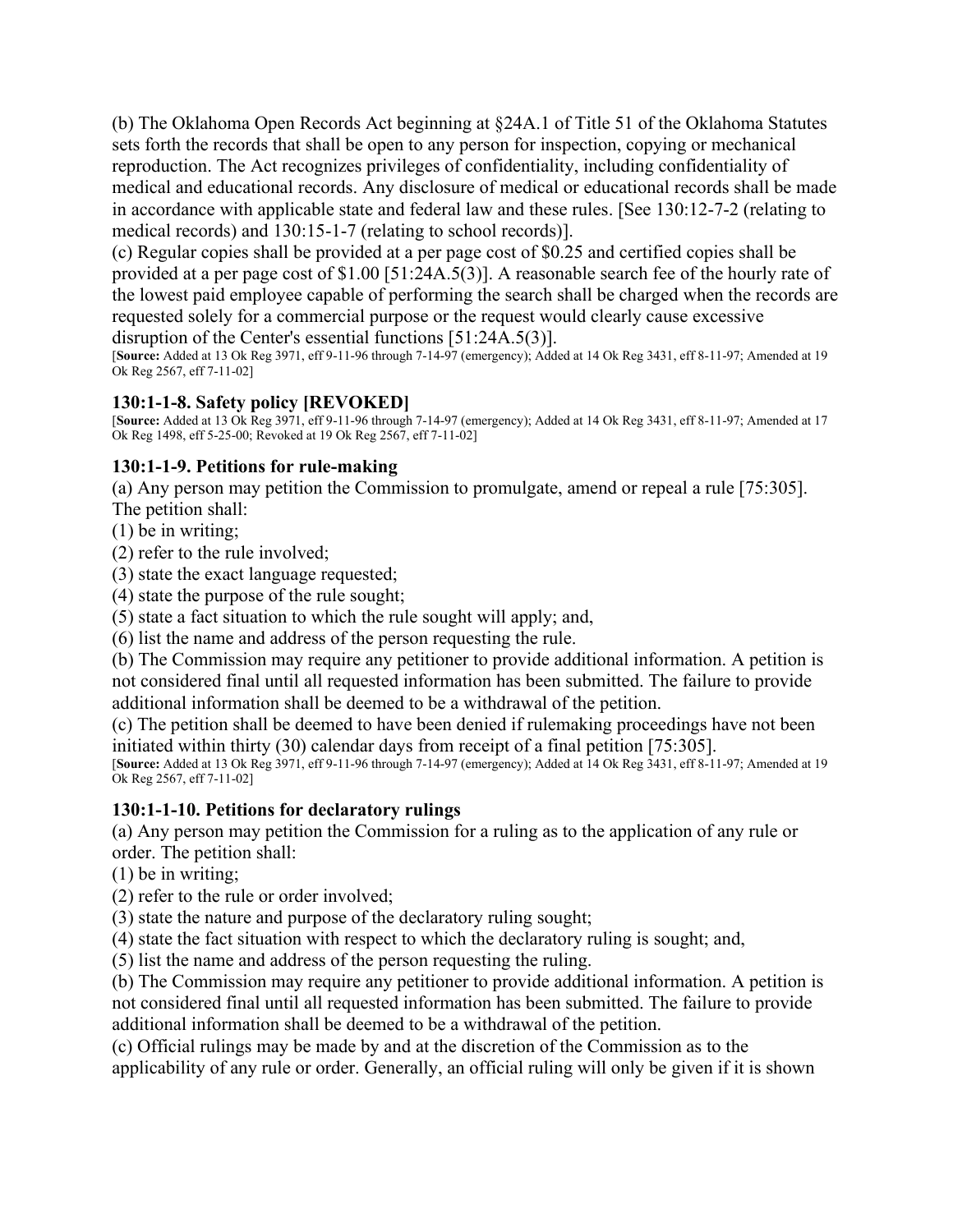that an actual case, controversy or issue is in contemplation on the hypotheses presented and that unreasonable hardship, loss or delay would result if the matter were not determined in advance.

(d) The declaratory ruling requested or refusal to issue such ruling shall be issued within thirty

(30) workdays from receipt of the final petition, and shall be subject to review in accordance with the Administrative Procedures Act [75:307].

[**Source:** Added at 13 Ok Reg 3971, eff 9-11-96 through 7-14-97 (emergency); Added at 14 Ok Reg 3431, eff 8-11-97; Amended at 19 Ok Reg 2567, eff 7-11-02]

#### **130:1-1-13. Use of Tobacco**

(a) The use of tobacco and tobacco products on Center property is prohibited.

(b) All persons shall report violators of this rule.

[**Source:** Added at 19 Ok Reg 2567, eff 7-11-02; Amended at 26 Ok Reg 2811, eff 8-13-09; Amended at 27 Ok Reg 2455, eff 7-25-10]

#### **130:1-1-14. Use of Center by public**

(a) **Building.** No organization or individual may use the auditorium or conference rooms without having an approved contract on file with the Catering Manager.

(b) **Grounds.** No organization or individual may be on the grounds or use the grounds without signing the release form in Appendix A and receiving specific approval by the Commission or Director.

(c) **Lake.** No organization or individual may use the lake or fish in the lake without signing the release form in Appendix A and receiving specific approval by the Commission or Director.

(d) **Liability.** The Commission, Center and its employees shall not be responsible for injury occurring to anyone who uses the Center except as provided by Oklahoma's Risk Management Plan and the Governmental Tort Claims Act.

[**Source:** Added at 19 Ok Reg 2567, eff 7-11-02; Amended at 27 Ok Reg 2455, eff 7-25-10]

#### **130:12-1-1. Purpose**

The rules in this chapter provide regulations relating to the administrative procedures of the Center including admission, leaving the Center, records and billing. [**Source:** Added at 19 Ok Reg 2598, eff 7-11-02]

#### **130:12-1-2. Definitions**

The following words or terms, when used in this chapter, shall have the following meanings, unless the context clearly indicates otherwise.

"**Center**" means the J.D. McCarty Center for Children with Developmental Disabilities.

"**Commission**" means the Cerebral Palsy Commission.

"**Director**" means the chief executive officer of the Center.

"**Habilitation**" means ongoing therapeutic treatment designed to promote or increase a patient's functional capabilities. "Habilitation" does not include education services required to be provided by a local education agency.

"**Patient**" means a person age 0 to 21 who is admitted to the Center for either inpatient or outpatient services.

[**Source:** Added at 19 Ok Reg 2598, eff 7-11-02]

#### **SUBCHAPTER 3. ADMISSION PART 1. INPATIENT**

#### **130:12-3-1. Basis for admission**

(a) To be admitted as an inpatient, a person shall have a physical or cognitive disability. Treatment and care are provided for persons with multiple needs including physical disabilities,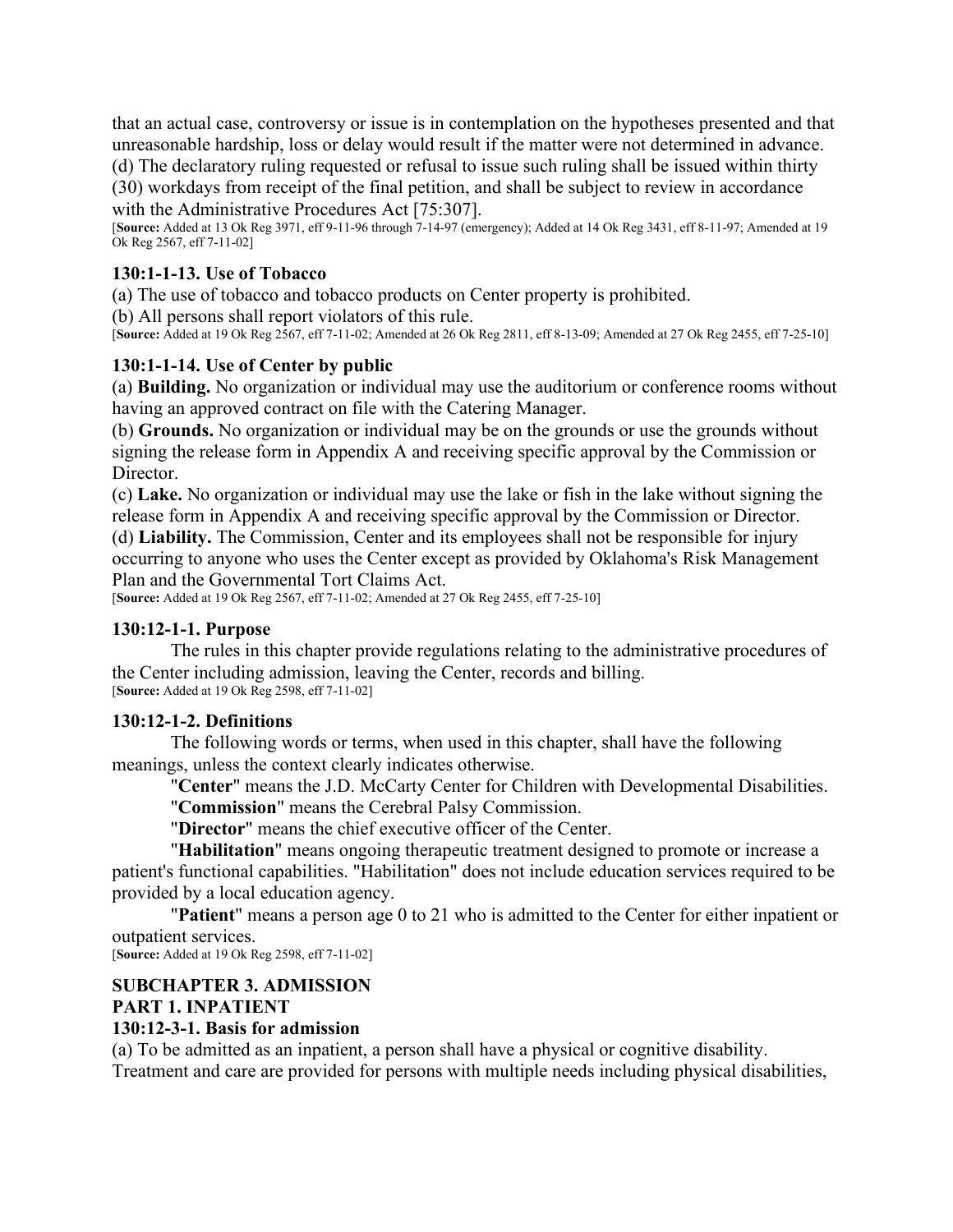developmental delays, birth defects, genetic disorders, communication disorders, behavioral challenges, post-accident conditions, operative conditions or trauma conditions.

(b) The person shall be medically and emotionally stable so as to be managed on a habilitation and rehabilitation program, capable of active participation in a habilitation and rehabilitation program and shall have a medical condition or functional performance impairment which can be realistically improved through intensive rehabilitation measures; however, the potential for improvement may not be known until evaluation is completed. [**Source:** Added at 19 Ok Reg 2598, eff 7-11-02]

### **130:12-3-2. Admission restrictions**

(a) Persons who are on ventilators can not be considered for admission.

(b) Varicella (Chicken Pox)

(1) No person shall be admitted who has active Varicella.

(2) No person shall be admitted who has been exposed to Varicella within the past month and does not possess immunity.

(3) No person who does not possess immunity to Varicella shall be admitted until 21 days after an exposure to Varicella has occurred within the Center.

(c) The following conditions shall prevent admission unless approved by attending physician:

(1) Persons presenting for admission with a fever greater than 101 degrees F.

(2) Persons with acute vomiting or diarrhea or both.

(3) Persons with unexplained rash accompanied by fever.

(4) Persons with an untreated communicable skin condition.

(5) Persons who have been exposed to a communicable disease to which they do not possess immunity.

(d) No person shall not be considered for an evaluation if an evaluation was completed by the Center staff within the last 12 months, unless at least one of the following extenuating circumstances are present:

(1) post-operative status,

(2) a report from the person's legal guardian of regression or lack of progress in current program,

(3) a request, including details of a specific problem, from a therapist,

(4) a change of school systems or programs,

(5) a physician's request, or

(6) a need for evaluation of medication regimen.

(e) Persons who have been diagnosed with or show signs or symptoms of a communicable condition which would require isolation precautions shall be reviewed individually to determine the ability of the Center to provide required therapies and appropriate medical care in accordance with utilization review criteria while maintaining appropriate isolation precautions to prevent the spread of disease.

(f) Respite patients shall be admitted Monday through Thursday only. Any exception shall be approved by the admitting physician.

(g) Post-operative patients shall be admitted Monday through Thursday only. Any exception shall be approved by the admitting physician.

[**Source:** Added at 19 Ok Reg 2598, eff 7-11-02]

### **130:12-3-3. Admission procedures**

(a) Upon the request for services, a social worker shall be assigned, who shall schedule an admission screening if the person does not have a completed form on file. The admission screening is reviewed to assess the person's acuity for nursing services, behavior management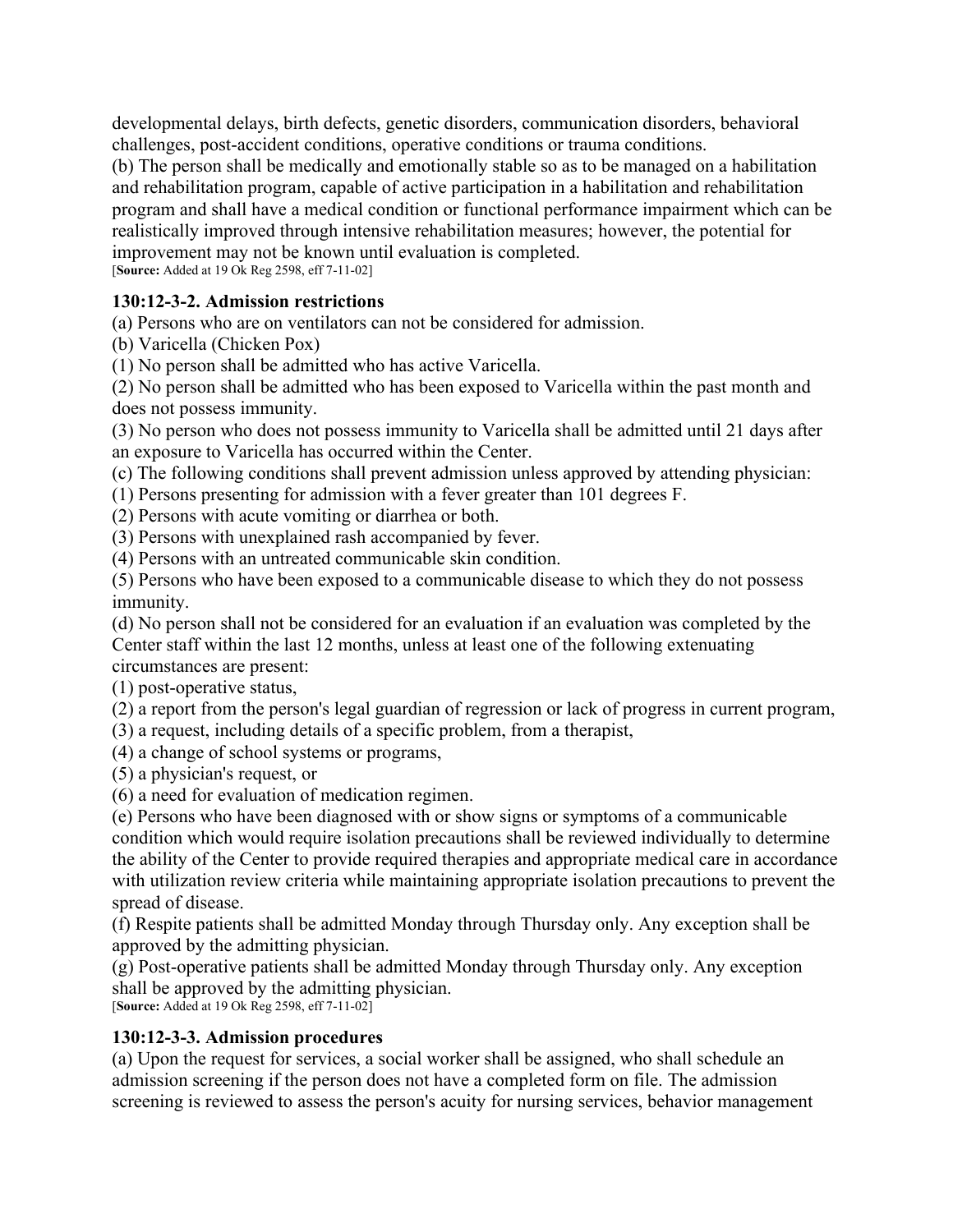and bed availability. The person may be considered for inpatient admission as either an evaluation patient or habilitation patient.

(b) The person may be placed on a waiting list or immediately admitted. If placed on a waiting list, the person shall be scheduled for an admission once a bed becomes available, and the staff to patient ratio is acceptable to handle any established medical and/or behavioral concerns.

(c) The person or legal guardian shall be notified in writing of admission in order to enhance communication between households and the Center and to provide an efficient and effective procedure for initiation of services.

[**Source:** Added at 19 Ok Reg 2598, eff 7-11-02; Amended at 27 Ok Reg 2458, eff 7-25-10]

### **130:12-3-4. Admission requirements**

(a) Application for admission of a person age 0 to 21 shall be done by the person's legal guardian.

(b) Persons are admitted as inpatients only upon the order of a member of the medical or dental staff with admitting privileges. A physician's order is not necessary in order to schedule and complete an admission screening.

(c) All persons shall be required to complete the admission process with a registered nurse and other nursing personnel, as needed.

(d) Proper immunization is required for each inpatient. The person shall provide a current valid immunization record according to the most current ACIP recommendations. If immunizations are not current, they shall be brought up-to-date during the admission with consent of the legal guardian providing no contraindications to immunization exist.

(e) The person shall have had a PPD (Tuberculin skin test) within the last year. If PPD test was positive for tuberculosis, the person shall bring a statement from a physician that the person is free from active tuberculosis along with chest x-ray report and a report of any prophylactic medication received. PPD (Purified Protein Derivative) is the only diagnostic antigen that shall be accepted. The applicant shall have the skin test read by a medical professional. Self read tests shall not be accepted. The skin test shall be repeated at time of admission if PPD not used or if test was self read, unless a positive reaction occurred. A person may be admitted without a PPD if Center staff determine that the admission is an emergency, but the person shall be screened for signs and symptoms of tuberculosis at time of admission and a PPD shall be administered at that time.

(f) For all persons who have resided in a long term care facility, all persons having a history of Hepatitis B and all persons with Down's Syndrome, a Hepatitis B profile report is required. These persons shall be screened for the Hepatitis virus prior to admission, and an individualized assessment of transmission risk shall be performed.

(g) For all persons with Down's Syndrome, a report of previous x-rays of the atlanto axial vertebrae (C1-C2) is required.

(h) A prescription report shall be provided for any medication currently being taken. The report shall be written by the person's physician.

(i) If a person is taking an anticonvulsant medication, a blood level for the medication shall have been performed within one month prior to admission for evaluation or habilitation patients or within six months prior to admission for respite patients and a copy of the medication blood level, or report from physician, shall be brought with the person at time of admission.

(j) Post-operative persons are requested to provide a copy of current hospitalization records to include the following:

(1) history and physical, if completed within ten days of transfer,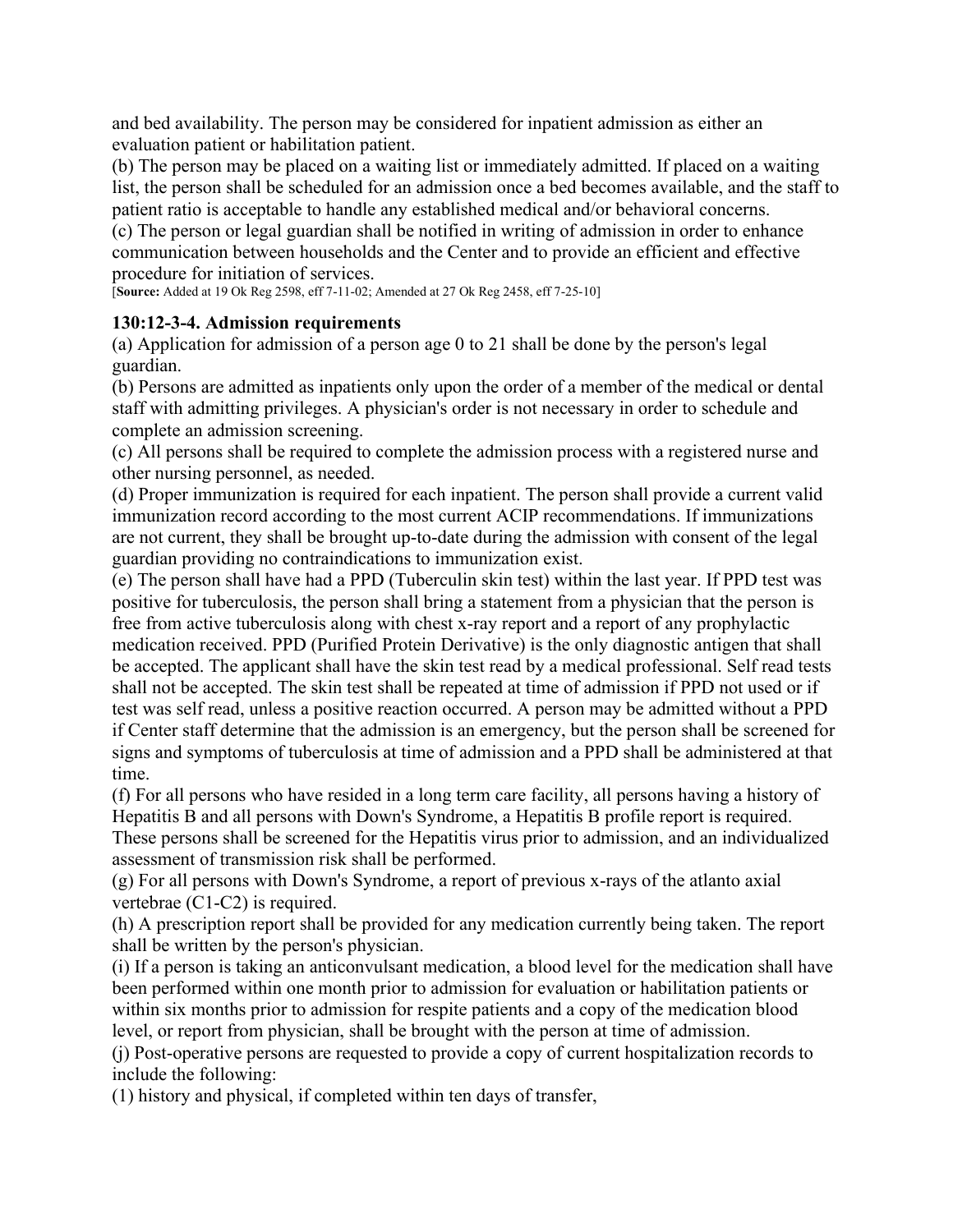(2) lab report,

(3) surgical report,

(4) post-op report,

(5) discharge summary,

(6) physician's orders,

(7) physician's written prescription for all Schedule II medications,

(8) nursing discharge or transfer summary to include at least the following:

(A) status of intake and output,

(B) medications: amount and times to be given as well as the last time the medication was given.

(k) Consent shall be obtained from the person's legal guardian at the time of admission for HIV/HBV testing to be used if needed at a later date during current admission.

(l) Persons shall be screened for pediculosis (lice) and treated at the Center. Infestation with pediculosis shall not normally prevent admission.

(m) Respite patients shall supply an adequate supply of all medications that shall be taken during the respite admission.

[**Source:** Added at 19 Ok Reg 2598, eff 7-11-02]

### **130:12-3-5. Admission status**

(a) Persons admitted as inpatients shall be classified as Evaluation, Habilitation or Respite admissions.

(b) Inpatients staying for ongoing medical and therapeutic treatment, after the initial evaluation is completed, are in habilitation status. A change of status from evaluation to habilitation does not constitute a discharge and immediate readmission to the new status. It is simply a recognition of a change in therapeutic need of the patient. However, in all other situations denoting changes of status, a discharge and immediate readmission is required.

(c) To maintain inpatient status, a patient shall have documented and continued improvement on a bi-weekly basis in at least one of the three primary therapy disciplines. When medically indicated, the physician may document low physical endurance as a contra-indication to the required therapeutic services for a maximum of one week. [**Source:** Added at 19 Ok Reg 2598, eff 7-11-02]

# **130:12-3-6. Admission of persons in state custody**

(a) A person in the custody of the Department of Human Services, whether DHS custody is emergency, temporary or permanent, shall be considered for immediate inpatient admission to the Center if the person otherwise meets admission criteria in 130:12-3-1 through 130:12-3-5 and bed space is available.

(b) A person in DHS custody shall be eligible to receive a thirty (30) day evaluation upon admission unless the person has received an evaluation within the previous (6) months. If the Center has performed an evaluation within the previous six (6) months and no extenuating circumstance exists which warrants additional evaluation in the opinion of medical personnel of the Center, the person will be placed in habilitative status only if the person will meet criteria in habilitative status. During the evaluation period, all appropriate rules shall apply.

(c) If the person is recommended for continued service at the end of the person's thirty (30) day evaluation, the person shall be placed in habilitative status. Inpatient status shall continue as the person meets treatment criteria.

[**Source:** Added at 19 Ok Reg 2598, eff 7-11-02; Amended at 27 Ok Reg 2458, eff 7-25-10]

### **PART 3. OUTPATIENT 130:12-3-20. Admission requirements**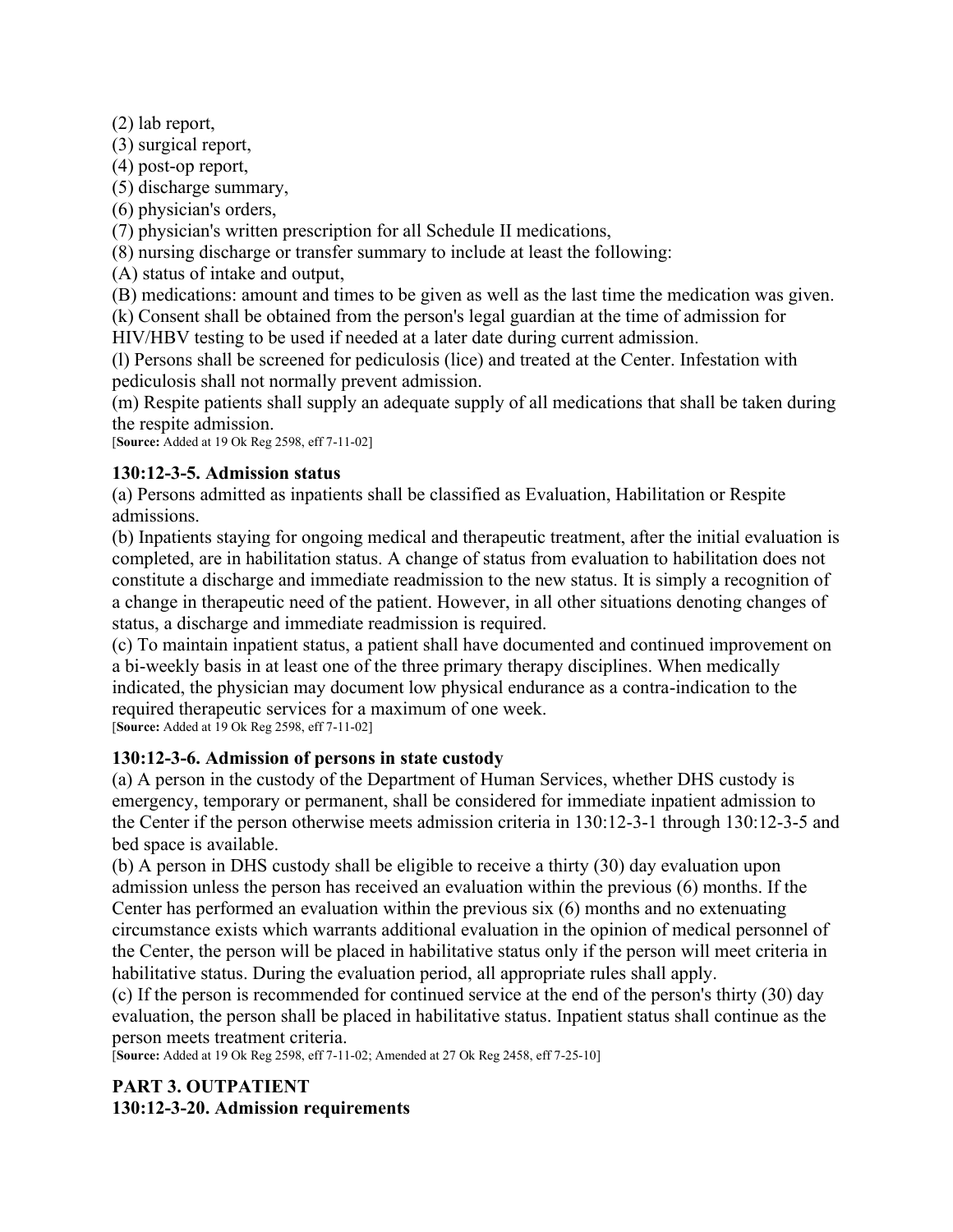(a) Application for admission of a person 0 to 21 shall be done by the person's legal guardian.

(b) A physician's order or an order from a physician's assistant is required to be treated as an outpatient.

(c) Releases and statements relating to furnishing the appropriate therapies shall be completed before or upon admission to outpatient services.

(d) Outpatients must meet all admission criteria for inpatient admission as set forth in this chapter, provided that outpatients may be admitted on a more specialized therapeutic basis. [**Source:** Added at 19 Ok Reg 2598, eff 7-11-02; Amended at 27 Ok Reg 2458, eff 7-25-10]

# **130:12-3-21. Admission procedures**

(a) The availability of outpatient services shall depend upon the availability of therapeutic staff. A waiting list may be used if staff is limited.

(b) Upon the request for services, the Center shall schedule an admission screening if the person does not have a completed screening on file or can not bring a physician's order for evaluation or treatment. Requestors for outpatient services shall state specific therapies requested and what the person is currently receiving.

(c) Outpatient treatment will be provided on a first come, first served basis, recognizing in some cases all three primary therapists require coordination of service time. Once identified for admission, the person's legal guardian shall be notified and appointment(s) scheduled. The parent and/or guardian can leave the Center during the therapy session(s) as long as they are back in time to pick up their child. If the parent/guardian fails to be timely in picking up their child after the completion of therapy more than twice, the Center may choose to terminate the service. [**Source:** Added at 19 Ok Reg 2598, eff 7-11-02; Amended at 27 Ok Reg 2458, eff 7-25-10]

# **SUBCHAPTER 5. LEAVING THE CENTER**

### **130:12-5-1. Leaving the Center**

(a) Every inpatient who leaves the Center for any purpose, including departures with a staff member or an approved student, shall sign out and in at the Nursing Station.

(b) Inpatients shall be placed on furlough if absent overnight from the Center for any reason. [**Source:** Added at 19 Ok Reg 2598, eff 7-11-02]

### **130:12-5-2. Discharge criteria**

(a) Inpatients shall be discharged from the Center upon written order from the attending physician or the physician's designee.

(b) The treatment team, consisting of all therapeutic service members and the attending physician, shall consider an inpatient for discharge under the following circumstances:

(1) the inpatient has achieved all treatment goals established at the time of and subsequent to admission;

(2) the inpatient no longer requires 24 hour habilitation or rehabilitative nursing;

(3) the inpatient is not receiving the required therapeutic services;

(4) the inpatient has no evidence of progress towards documented goals over a two week period'

(5) the inpatient develops an intercurrent medical condition which requires acute care and suspension of habilitative or rehabilitative services for no longer than seven (7) days.

(6) The inpatient is admitted as an inpatient to another facility for surgical or other procedures. Such an inpatient shall be discharged prior to admission at another facility regardless of an intent for habilitative treatment at the Center following the procedure.

[**Source:** Added at 19 Ok Reg 2598, eff 7-11-02; Amended at 27 Ok Reg 2458, eff 7-25-10]

# **130:12-5-3. Discharge procedures**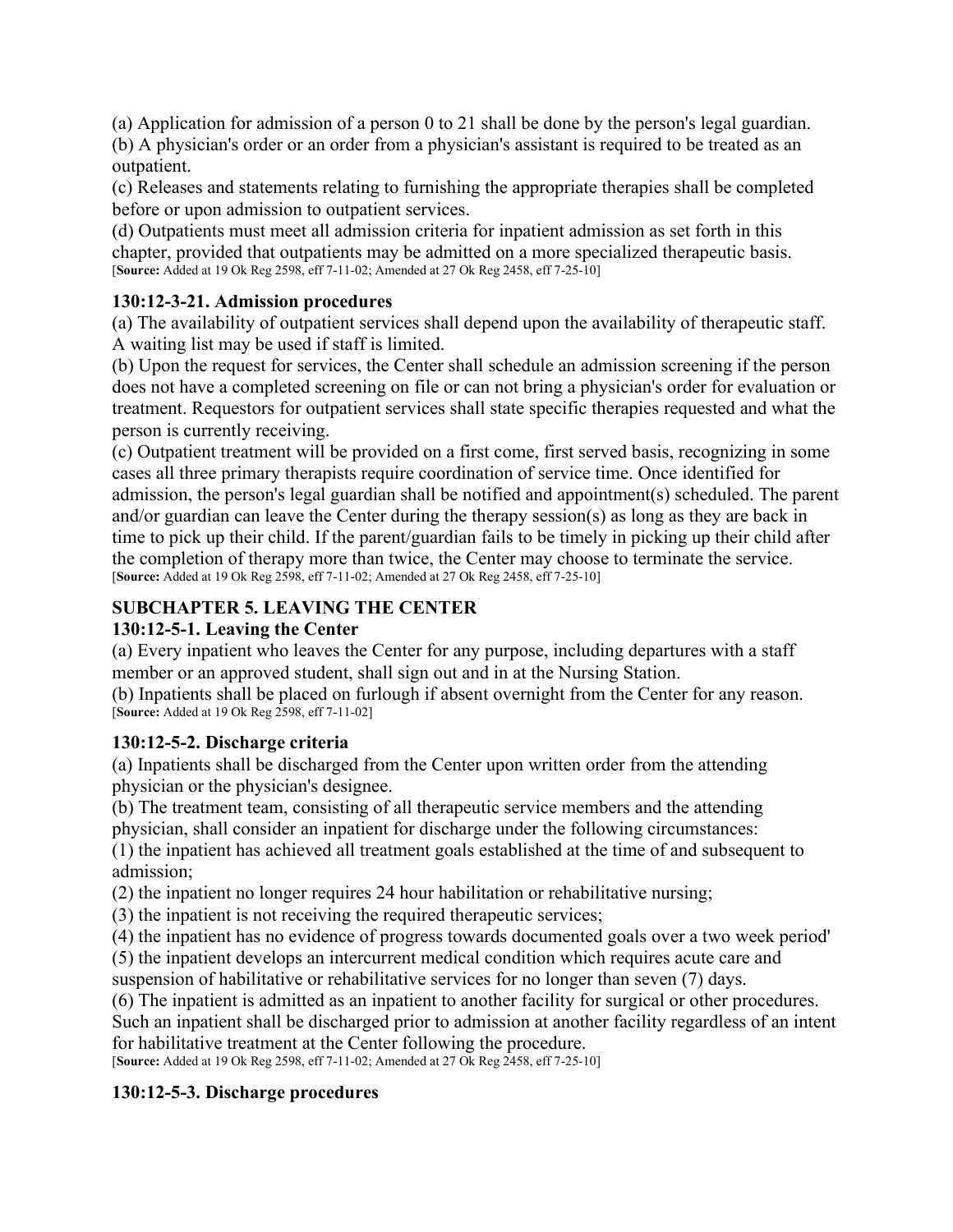Upon discharge the inpatient shall be provided with documentation of evaluation results, treatment plan, goals, progress, diet instructions and recommendations to facilitate the inpatient's after care.

[**Source:** Added at 19 Ok Reg 2598, eff 7-11-02; Amended at 27 Ok Reg 2458, eff 7-25-10]

### **130:12-5-4. Discharge against medial advice**

(a) In the event an inpatient leaves the Center against the advice of the attending practitioner or without proper discharge, the inpatient shall be discharged as against medical advice.

(b) The inpatient or the legal guardian shall be requested to sign a "Discharge Against medical Advice" form.

[**Source:** Added at 19 Ok Reg 2598, eff 7-11-02]

#### **130:12-5-5. Discharge of persons in state custody**

(a) A discharge date shall be established immediately at the end of an evaluation if habilitative stay is not recommended, or when the inpatient no longer meets habilitative status as set forth in 130:12-3-I and 130:12-3-5. The Center shall notify DHS immediately of any planned discharge date and shall coordinate with DHS the transfer of the inpatient to the physical custody of DHS or the person designated by DHS to maintain physical custody of the inpatient after discharge. (b) An inpatient who is in DHS custody and who no longer meets criteria for inpatient shall be set for discharge no later than sixty (60) days after the treatment team recommends discharge. (c) In the event DHS is unable to arrange placement for the inpatient by the end of 60 days, DHS must come and pick up the child unless a court order for continued stay is received or until appropriate placement is made.

(d) Fees for inpatients in DHS custody who remain at the Center until appropriate placement can be found shall be the regular rate for inpatients at the Center.

[**Source:** Added at 19 Ok Reg 2598, eff 7-11-02; Amended at 27 Ok Reg 2458, eff 7-25-10]

#### **130:12-5-6. Abandonment**

(a) If a parent or legal guardian fails to pick up a patient at discharge, and after reasonable efforts have been made to contact the parent or guardian, the Center will consider the patient abandoned and immediately contact the Cleveland County District Attorney's Office and the Child Welfare Division of the Oklahoma Department of Human Services. The Center will also immediately send written notice to the parent or guardian informing him/her of the abandonment and actions taken by the Center.

(b) The patient shall be allowed to remain at the Center temporarily while placement is arranged by the Department of Human Services. In the event the patient requires immediate medical services, Center personnel shall request the Department of Human Services to take all prudent action to have the patient placed in temporary emergency custody to allow medical services to be provided.

(c) The status of a patient abandoned shall be that of a discharged patient who had remained in residence. The legal guardian of any such patient shall be billed for direct expenses at a flat rate scale for the care of the patient. Such fees shall be due immediately upon billing.

(d) In the event the patient is removed from the Center for any reason, the legal guardian shall be prohibited from returning the patient to the Center, unless the patient is subsequently placed in DHS custody and may be considered for inpatient status pursuant to 130:12-3-7. [**Source:** Added at 19 Ok Reg 2598, eff 7-11-02; Amended at 27 Ok Reg 2458, eff 7-25-10]

### **130:12-5-7. Furlough**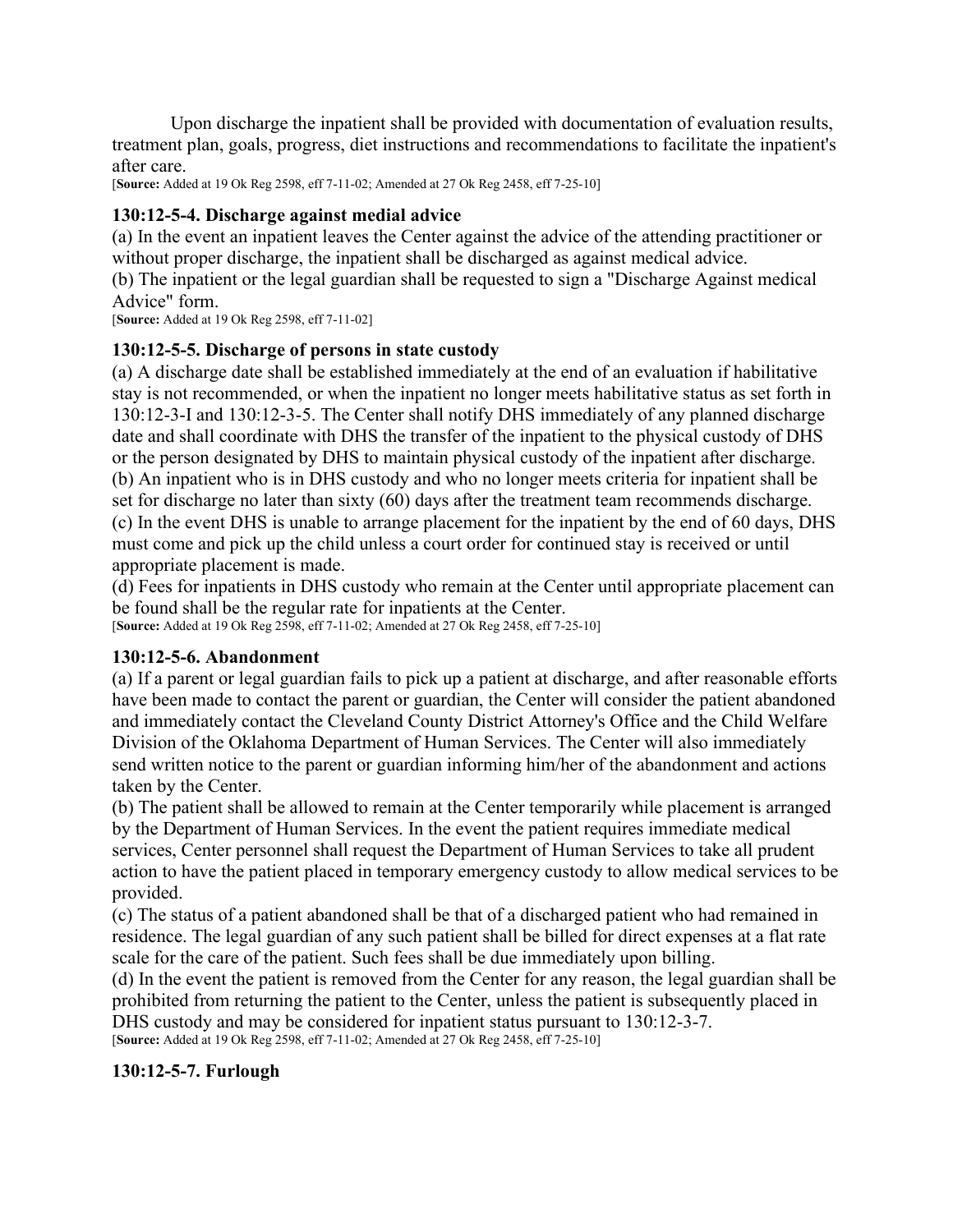(a) Patient will be granted overnight stays and short term furloughs not to exceed 14 days away from the Center upon request by the legal guardian.

(b) A written, signed consent form must be on file at the Center. The consent form shall identify individuals designated by the legal guardian to take patients to off-premises activities.

(c) In order to minimize disruptions in the patient's schedule, patients should not be picked up before 4:00 P.M. on Fridays and should be returned to the Center no later than 8:00 P.M. on Sunday.

(d) If a patient furlough lasts longer than 14 days, discharge will occur pursuant to 130:12-5-2. [**Source:** ; Added at 19 Ok Reg 2598, eff 7-11-02; Amended at 27 Ok Reg 2458, eff 7-25-10]

### **130:12-5-8. Denial of furlough**

### (a) **Legal guardian.**

(1) An inpatient shall not be furloughed to a legal guardian who is suspected to be under the influence of alcohol, or drugs or who is otherwise incapacitated to a degree that may impair that individual's ability to assume the responsible care of that inpatient beyond the Center. (2) If the legal guardian who is suspected of being incapacitated insists on furloughing the inpatient, the inpatient shall be discharged immediately, and the legal guardian shall be requested to sign a form stating that the inpatient was discharged against the advice of the attending physician. A record shall be made of any legal guardian who refuses to sign such a form. (3) If the legal guardian who is suspected of being incapacitated proceeds to discharge the inpatient and subsequently places that inpatient's safety in jeopardy by attempting to transport that inpatient in an automobile, a designated staff member shall notify the Cleveland County Sheriff.

### (b) **Other individual.**

(1) If an individual who has been designated by the legal guardian to have furlough privileges for a particular inpatient is suspected of being incapacitated and unable to assume the responsible care of that inpatient, the individual shall be denied furlough privileges, and the legal guardian shall be informed of the situation.

(2) If this individual does not leave the Center in a timely and orderly manner, a designated staff member shall notify the Cleveland County Sheriff.

[**Source:** Added at 19 Ok Reg 2598, eff 7-11-02; Amended at 27 Ok Reg 2458, eff 7-25-10]

### **130:12-5-9. Visits to staff member homes [REVOKED]**

[**Source:** Added at 19 Ok Reg 2598, eff 7-11-02; Revoked at 27 Ok Reg 2458, eff 7-25-10]

# **SUBCHAPTER 7. RECORDS**

### **130:12-7-1. Medical records**

(a) The Center is a covered entity under the Health Insurance Portability and Accountability Act of 1996 ("HIPPA") (Pub.L 104-191, Aug. 21, 1996, 110 Stat. 1936). All individually identifiable health information of patients shall be obtained, maintained, transmitted and/or disclosed in conformity with HIPPA regulations and all other applicable state and federal law. (b) Requests for medical records may be made pursuant to 130:1-1-7 of this title. [**Source:** Added at 19 Ok Reg 2598, eff 7-11-02; Amended at 27 Ok Reg 2458, eff 7-25-10]

### **130:12-7-2. Release of medical records [REVOKED]**

[**Source:** Added at 19 Ok Reg 2598, eff 7-11-02; Revoked at 27 Ok Reg 2458, eff 7-25-10]

**SUBCHAPTER 9. BILLING 130:12-9-1. Billing**  (a) **Inpatients.**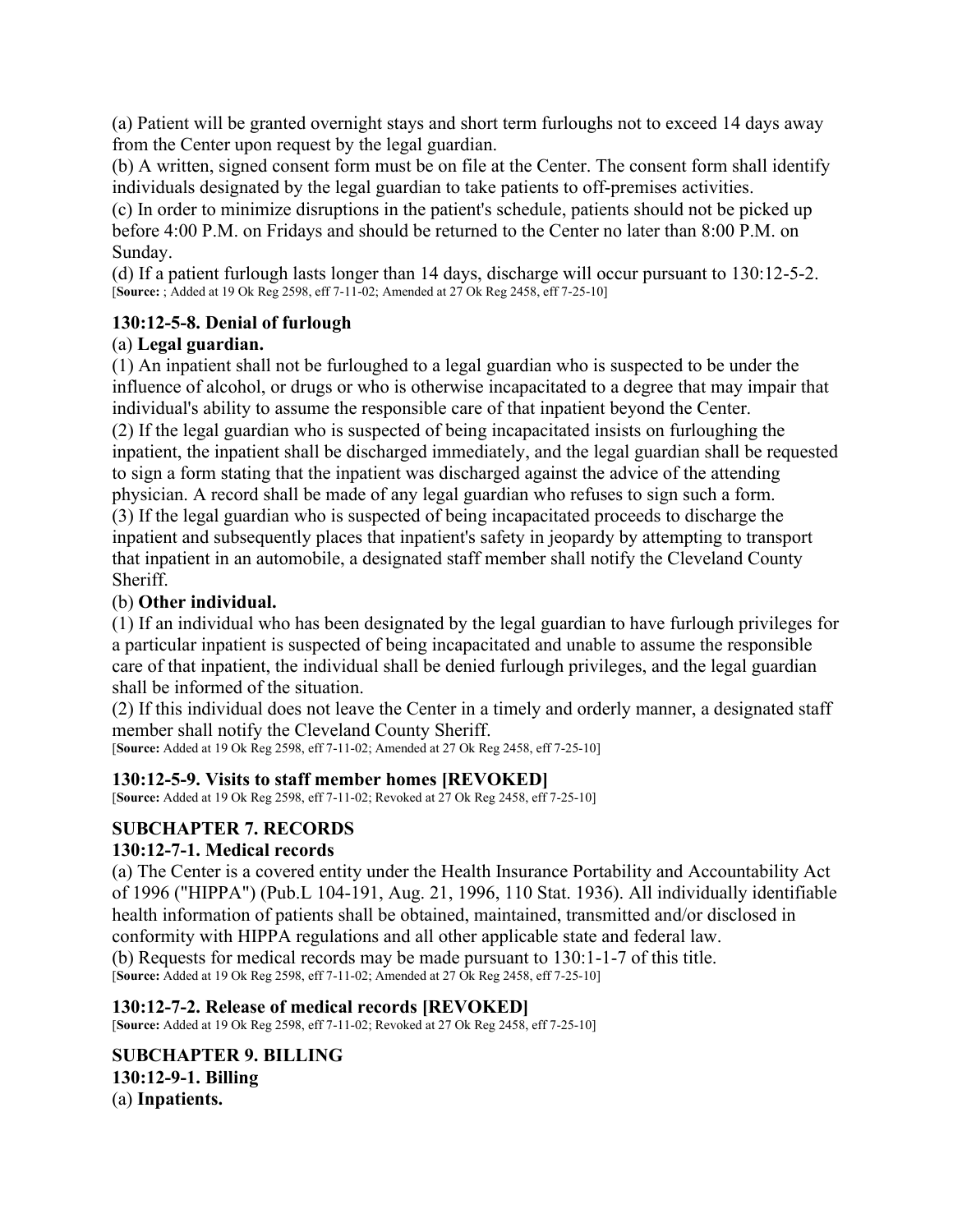(1) **General.** The Center shall bill and attempt to collect the established full daily rate for all inpatient services unless the inpatient has been admitted to a charity care bed. Upon admission, the inpatient or legal guardian shall provide all information necessary to collect payment from third party payors if applicable.

(2) **Medicaid.** Medicaid shall be filed and accepted as payment in full for those Medicaid eligible inpatients except for Medicaid spend-downs that are the inpatient's responsibility.

(3) **Third party payor(s).** Claims shall be filed with third party payors in accordance with appropriate procedures. In cases where the third party payor does not cover the full amount of the bill, the inpatient shall be responsible for the remaining amount. In cases where an inpatient requests services that are not covered or for which authorization has been denied, the inpatient shall be responsible for the full amount of the bill.

(4) **No Medicaid or third party payor.** Inpatients having no Medicaid or third party payor shall be expected to pay the full amount of the bill. If a household believes they can not afford to pay the full amount, they may request, to apply for a payment plan or fee reduction. If the household still feels they can not pay the fees in accordance with the reduced rate, they may contact the Director, listing the reason(s) they can not meet their obligation and request a fee waiver.

(5) **Therapeutic services contracts.** The Center may additionally enter into contractual agreements with a third party to provide therapeutic services. These individual agreements shall specify the negotiated amounts for services rendered.

(6) **Charity beds.** The Center shall provide charity care not to exceed 10% of utilized beds. The legal guardian shall be notified in advance if admission will be as charity care status. Charity care inpatients shall otherwise meet admission and continued stay requirements. If it is determined that an inpatient should be discharged for failure to meet admission and continued stay requirements and the legal guardian shall be provided a written notice that the full daily rate shall be charged for each day the person remains at the Center.

### (b) **Outpatients.**

(1) **General.** The Center shall bill and attempt to collect fees for all outpatient services rendered. Upon admission, the outpatient or legal guardian shall provide all information necessary to collect payment from third party payors if applicable. All co-pays shall be paid on the date the service is rendered.

(2) **Medicaid.** Medicaid shall be filed and accepted as payment in full for those Medicaid eligible outpatients except for Medicaid spend-downs that are the outpatient's responsibility. (3) **Third party payor(s).** Claims shall be filed with third party payors in accordance with appropriate procedures. In cases where the third party payor does not cover the full amount of the bill, the outpatient shall be responsible for the remaining amount. IN cases where an

outpatient requests services that are not covered or for which authorization has been denied, the outpatient shall be responsible for the full amount of the bill.

(4) **No Medicaid or third party payor.** Outpatients having no Medicaid or third party payor shall be expected to pay for services on the date they are entered. If a household believes they can not afford to pay the the full amount, they may request, to apply for a payment plan or fee reduction. If the household still feels they can not pay the fees in accordance with the reduced rate, they may contact the Director, listing the reason(s) they can not meet their obligation and request a fee waiver.

(5) **Therapeutic services contracts.** The Center may additionally enter into contractual agreements with a third party to provide therapeutic services. These individual agreements shall specify the negotiated amounts for services rendered.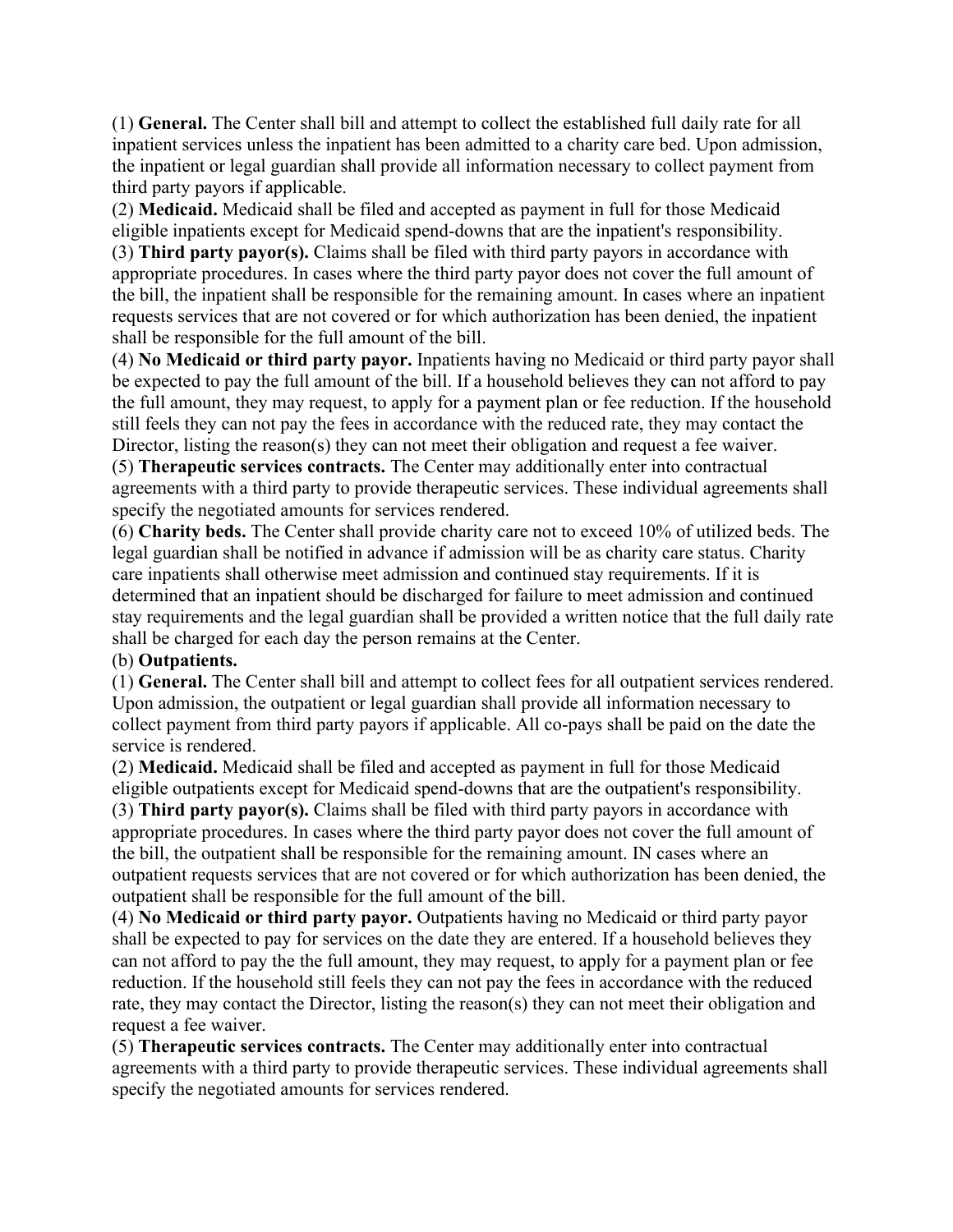#### (c) **Respites.**

(1) **Medicaid.** The fees for Medicaid eligible inpatients are paid through a grant with the Department of Human Services.

(2) **Non-Medicaid.** Inpatients are responsible for a percentage of the fees based on a sliding fee scale. A co-pay shall be paid prior to admission.

(d) **Bill conflicts.** Any person having a conflict with a patient bill may contact the Finance Office for resolution. In the event that the conflict can not be resolved by the Finance Office, the information shall be forwarded to the Director for resolution. If the conflict can not be resolved satisfactorily, a grievance may be filed.

[**Source:** Added at 19 Ok Reg 2598, eff 7-11-02; Amended at 27 Ok Reg 2458, eff 7-25-10]

#### **CHAPTER 13. CENTER SERVICES**

[**Authority:** 63 O.S., §485.2 [**Source:** Codified 7-11-02]

### **SUBCHAPTER 1. GENERAL PROVISIONS**

#### **130:13-1-1. Purpose**

The rules in this chapter provide regulations relating to the services provided by the Center including inpatient services, outpatient services, dental services, isolation and disease spread prevention services, emergency services, outreach and contractual services. [**Source:** Added at 19 Ok Reg 2604, eff 7-11-02]

#### **130:13-1-2. Definitions**

The following words or terms, when used in this chapter, shall have the following meanings, unless the context clearly indicates otherwise.

"**Center**" means the J.D. McCarty Center for Children with Developmental Disabilities.

"**Commission**" means the Cerebral Palsy Commission.

"**Director**" means the chief executive officer of the Center.

"**Habilitation**" means ongoing therapeutic treatment designed to promote or increase a patient's functional capabilities. "Habilitation" does not include education services required to be provided by a local education agency.

"**Patient**" means a person age 0 to 21 who is admitted to the Center for either inpatient or outpatient services.

[**Source:** Added at 19 Ok Reg 2604, eff 7-11-02]

#### **SUBCHAPTER 3. INPATIENT SERVICES PART 1. GENERAL PROVISIONS**

# **130:13-3-1. Inpatient services**

(a) Services available at the Center for inpatients include Pediatric Orthopedic, Ophthalmology, Physical Therapy, Speech Therapy, Occupational Therapy, Social Services, Special education provided by Norman Public Schools, Psychological Testing and Counseling, Food and Nutritional Services, nursing care to include post-operative care, referral services, follow-up services, and Independent Living Training.

(b) Inpatients are medically supervised by a physician with specialized training or experience in developmental disabilities and rehabilitation, receive 24 hour nursing and receive at least 2 hours of therapeutic training services per day. One hour of the required therapeutic services shall be from Speech-language Therapy, Occupational Therapy, Physical Therapy or any combination of the three. Therapy shall be provided in at least two different sessions daily. The second hour of the required therapeutic training services shall be a combination of the therapeutic services..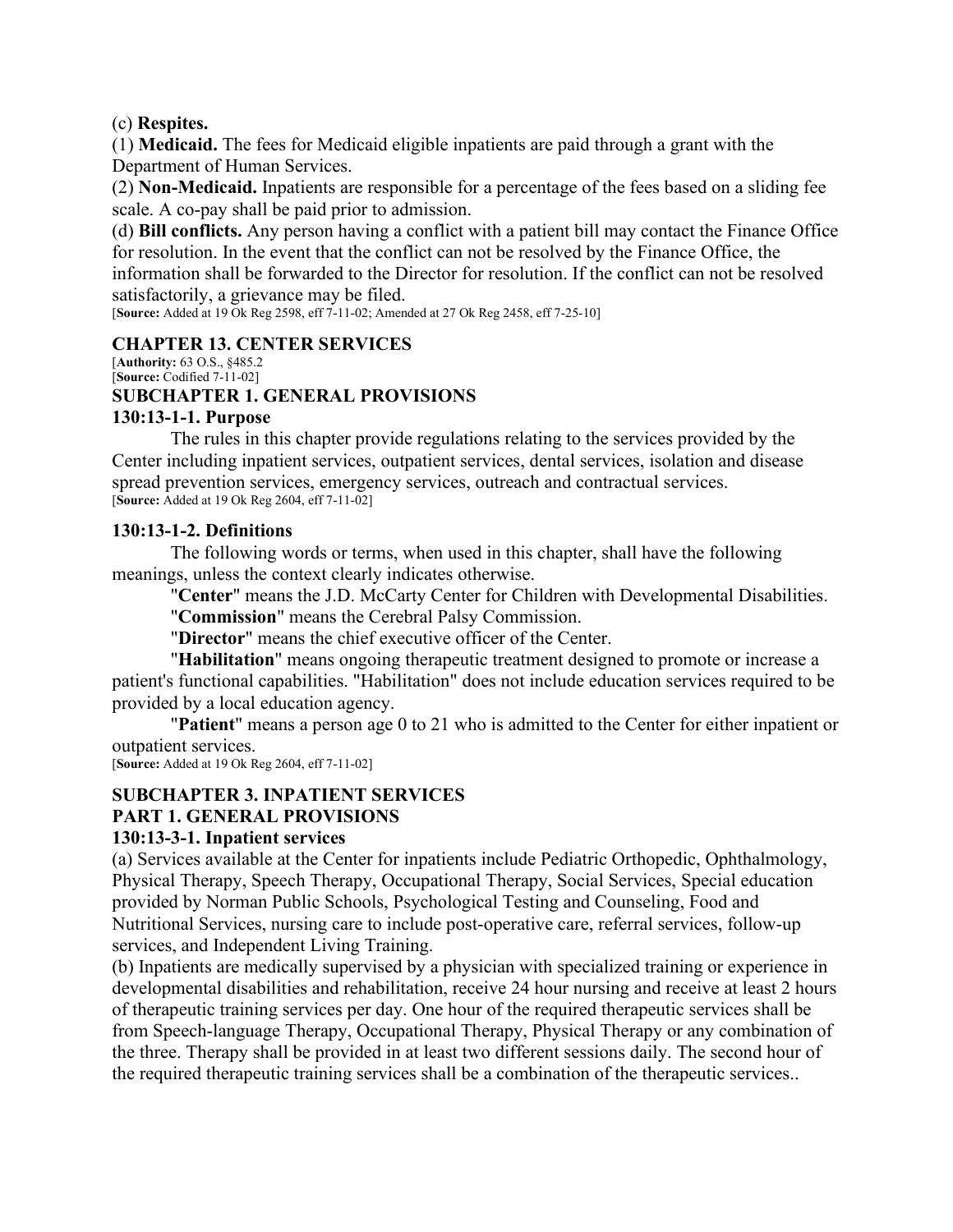Because the Center's primary purpose is the treatment of children and recognizing the emotional and social needs of children, the Center shall provide recreation to all patients.

(c) As discussed more thoroughly in Chapter 15 of this title, the Center shall cooperate with each patient's local education agency to allow patients to receive special education when not receiving therapeutic services, unless they have completed school requirements.

(d) The Center offers a comprehensive multi-disciplinary program designed to enable each patient to reach the patient's potential. While each department provides therapies and treatment within a specific discipline, they all compliment each other, and it is the totality of the program that makes improvement possible. The formal "treatment day" at the Center is from 8:00 A.M. to 4:00 P.M. However, the activities of the Recreation Department, Nursing, Food and Nutritional Services and Social Work may extend beyond these hours.

[**Source:** Added at 19 Ok Reg 2604, eff 7-11-02; Amended at 27 Ok Reg 2462, eff 7-25-10]

### **130:13-3-2. Respite care**

(a) Respite care may be offered to the legal guardian of a person with developmental disabilities to allow a brief period of relief from stresses associated with caring for the person, or to allow coping with a transitory event or situation during which the burden of caring for the person would be an excessive strain on the mental or psychological welfare, the health situation or other household concerns.

(b) Respite care is available for no less than four days and no more than seven days. A person shall not be scheduled more than once a year. Exceptions to the above limitations for crisis or genuine medical emergencies or both may be considered by the Director on an individual basis. (c) Respite care includes nursing care services, recreational activities and nutritional services. The treatment team shall be composed of a social worker, physician, registered nurse and dietitian.

(d) Prior to admission the person shall have an admission screening on file. The initial request for respite care shall be taken by the rehabilitation administrative worker two months prior to the requested month. The legal guardian shall be informed of the decision, and a respite admission packet shall be sent prior to the scheduled date. While every effort shall be made to give a final decision as soon as possible, special circumstances may render this impossible. [**Source:** Added at 19 Ok Reg 2604, eff 7-11-02; Amended at 27 Ok Reg 2462, eff 7-25-10]

### **130:13-3-3. Identification system**

In order to ensure high-quality care, all inpatients shall use an individualized identification system. Acceptable methods shall consist of photographs, identification bracelets or badges, paper adhesive label to clothing and staff verification. [**Source:** Added at 19 Ok Reg 2604, eff 7-11-02]

### **130:13-3-4. Education**

The Center is not a local education agency and does not provide educational services to inpatients. Educational services are provided by the Norman Public Schools pursuant to applicable state and federal laws. The Center will provide the Norman Public Schools with facility space for conducting classes and make every reasonable effort to accommodate the school district's needs in providing education services to inpatients. [**Source:** Added at 27 Ok Reg 2462, eff 7-25-10]

### **PART 3. DAILY CARE SERVICES 130:13-3-10. Hygiene**

(a) The Center shall provide for the personal hygiene of inpatients.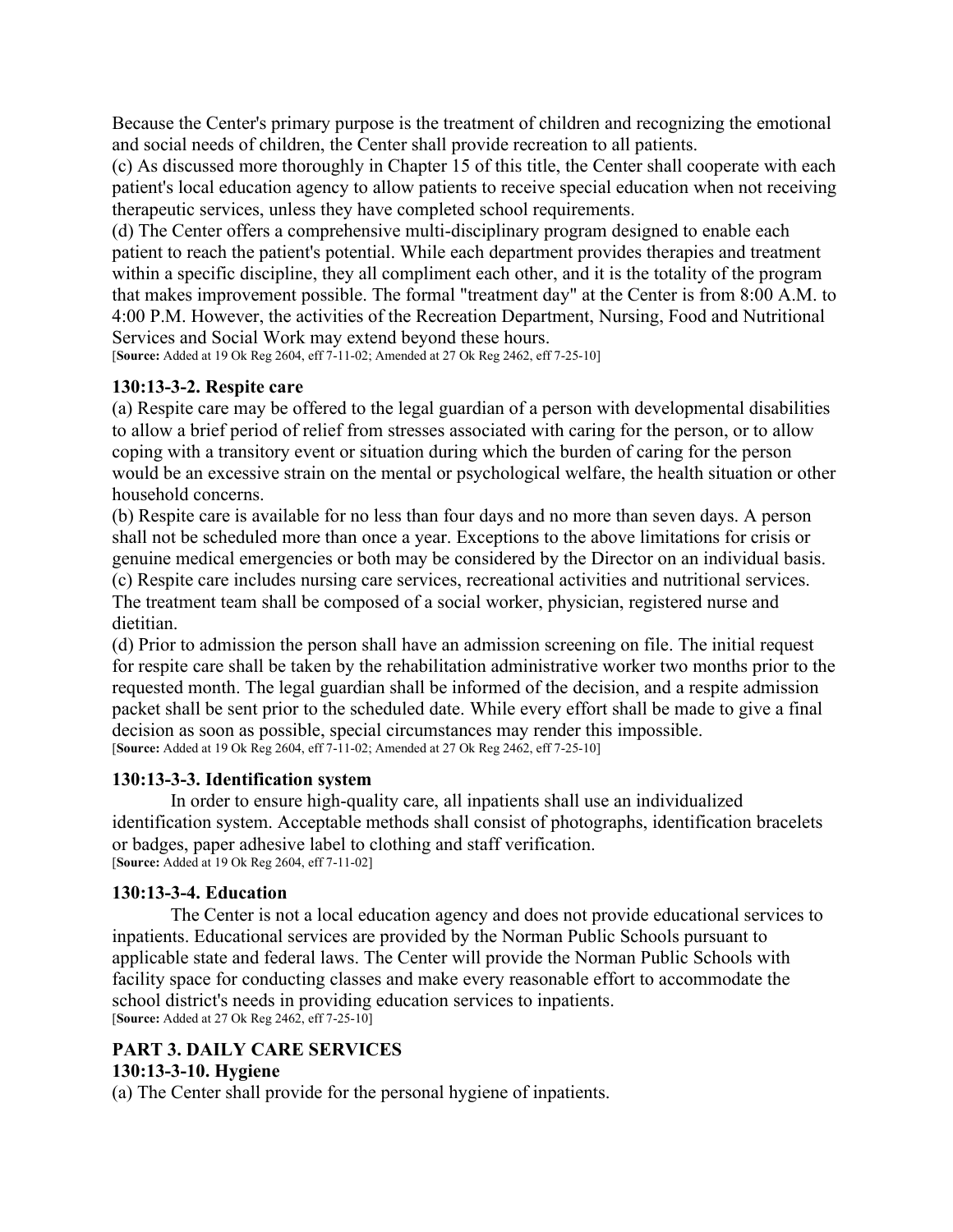(b) The Center shall provide care and assistance with glasses, contacts and hearing aids.

(c) Patients shall be weighed and height obtained to maintain a record of weight gain or loss and height growth.

(d) Patients shall be prepared for bed with the supervision and assistance of nursing. [**Source:** Added at 19 Ok Reg 2604, eff 7-11-02]

### **130:13-3-11. Meal services**

(a) Meal service shall be provided to all inpatients. Individual meals shall be assembled according to the diet ordered by the physician.

(b) The Food and Nutrition Services Department is dedicated to observing quality control guidelines both those developed internally and those imposed by regulating agencies. [**Source:** Added at 19 Ok Reg 2604, eff 7-11-02]

### **130:13-3-12. Outside foods**

(a) The Center is committed to insuring that wholesome, nourishing, and safe food is provided for patient consumption.

(b) Foods prepared outside the Center and offered to our patients must be approved in advance by the Dietician. Criteria for approval may include food prepared in an environment licensed for operations by the State Health Department, food prepared by a patient's household members for consumption by that patient only, foods offered that maintain the prescribed diets for patients involved.

[**Source:** Added at 19 Ok Reg 2604, eff 7-11-02; Amended at 27 Ok Reg 2462, eff 7-25-10]

# **PART 5. HABILITATION SERVICES**

# **130:13-3-20. Treatment participation**

(a) The patient or legal guardian shall be provided adequate information to allow them to understand the medical condition, the nature of the proposed treatment, be aware of the risks, and understand the chances for success.

(b) The Center shall provide the patient or designated representative the right to know of any experimental research or other educational activities that are involved in the patient's treatment. The patient has the right to accept or refuse participation.

(c) The Center encourages patients and their households to be active in the course of the patient's daily nursing and personal care, therapeutic and medical treatment. When conflicts arise with respect to any of these areas of collaboration, the Center shall attempt to resolve such conflicts in a manner that is compassionate and sensitive to the needs and feelings of the patient and household while at the same time maintaining the essential standards and continuity of care requisite to sustaining the Center's primary mission for the welfare of all patients.

(d) Recognizing that the perspectives of patients and their households, staff and others are essential to the development of a continuous quality improvement program, the Center shall elicit feedback through a regular and planned process.

[**Source:** Added at 19 Ok Reg 2604, eff 7-11-02]

# **130:13-3-21. Treatment areas**

(a) The Center shall provide necessary service and technology to facilitate a patient's overall communication. Patient demonstrating deficits in oral or verbal communication skills to such a degree that functional communicative interaction with others is reduced, restricted, or prevented may be candidates for augmentative communication assessment.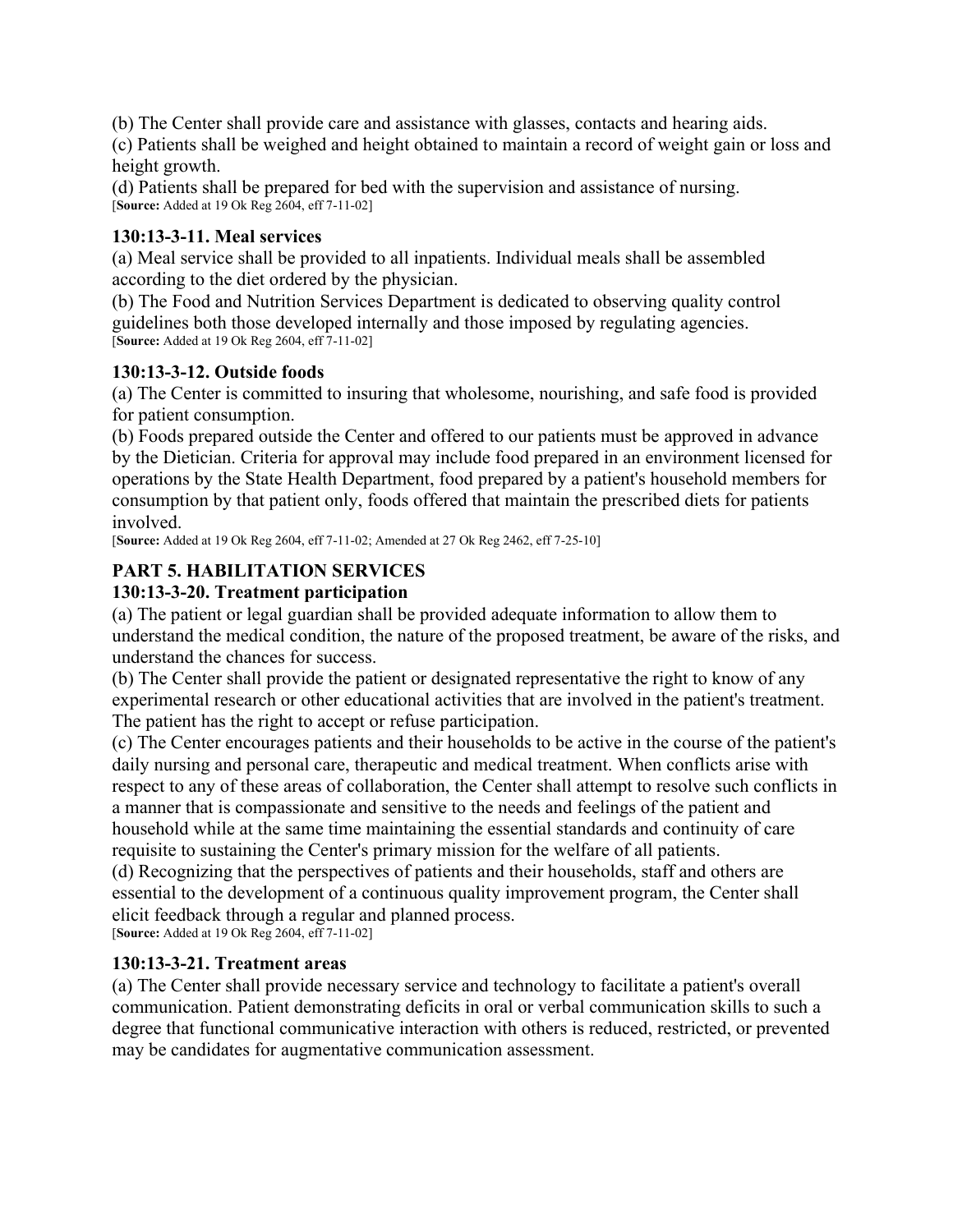(b) The Center shall seek to train patients in basic transfer skills where appropriate and necessary. Transfer activities are indicated for patients with the capability or potential for learning transfers to the floor, chair, toilet, bed, car or other place.

(c) The Center shall attempt to help each patients establish successful elimination into the toilet on a regular basis and so avoid unscheduled soiling of clothing, avoid skin irritation, avoid social embarrassment, develop a sense of personal price and responsibility and develop good habits of personal hygiene.

(d) The Center shall attempt to assess and determine pain accurately, to ensure respectful and responsive treatment and to establish protocols and a procedure for pain management that will incorporate the patient's values, beliefs and philosophy. All patients will have the right to be as pain-free as possible. Pharmacological and non-pharmacological management and techniques shall be used.

(e) Psychological counseling for the patient or household is a component of the services available at the Center.

(f) The emotional well being of the patient shall be monitored and addressed.

(g) The Center may provide diagnostic radiology services. All radiological procedures shall be conducted in compliance with established policies to ensure the safety of both personnel and the public.

[**Source:** Added at 19 Ok Reg 2604, eff 7-11-02]

### **130:13-3-22. Treatment training**

(a) As an integral part of each patient's program, patient and household education and training will be provided to promote continuity of care, increase the patient's and household's knowledge and skill base, offer support, referral, and recommendations to assist in meeting each patient's needs. Patients and households will be provided education and training according to the patient's assessed needs, abilities and readiness to learn. The assessment and plan will incorporate the patient's values, beliefs, philosophy, literacy, language, physical and or cognitive limitations and current support systems.

(b) The Center seeks to train patients and households in therapy techniques and use and care of equipment which will enhance the effectiveness of treatment in the home setting. The therapeutic staff shall demonstrate, instruct, and train patients and households in techniques, activities, and equipment use, care, and safety during evaluation, habilitation, discharge, and during outpatient status.

(c) The Center seeks to educate patients and households in the safe use of medications, side effects, contraindications, potential drug interactions, and food-drug interactions. Patients and households shall receive education on identified health needs or concerns. [**Source:** Added at 19 Ok Reg 2604, eff 7-11-02]

# **PART 7. RECREATIONAL SERVICES**

# **130:13-3-30. Recreational Services**

(a) The Center recognizes the need to provide recreation to inpatients. The Center further recognizes that Oklahoma law does not provide for recreational therapy, as such. However, recreation shall be provided for the emotional and social wellbeing of patients.

(b) Recreation shall be scheduled to the extent allowed by the staffing of the Center and the ability of each patient to take part. No patient shall be scheduled for recreational activities beyond the proper abilities of the patient as determined by the patient's attending physician. (c) Patients may be granted permission to participate in activities off the premises, when approval is on record from the legal guardian. A member of the Center's staff shall accompany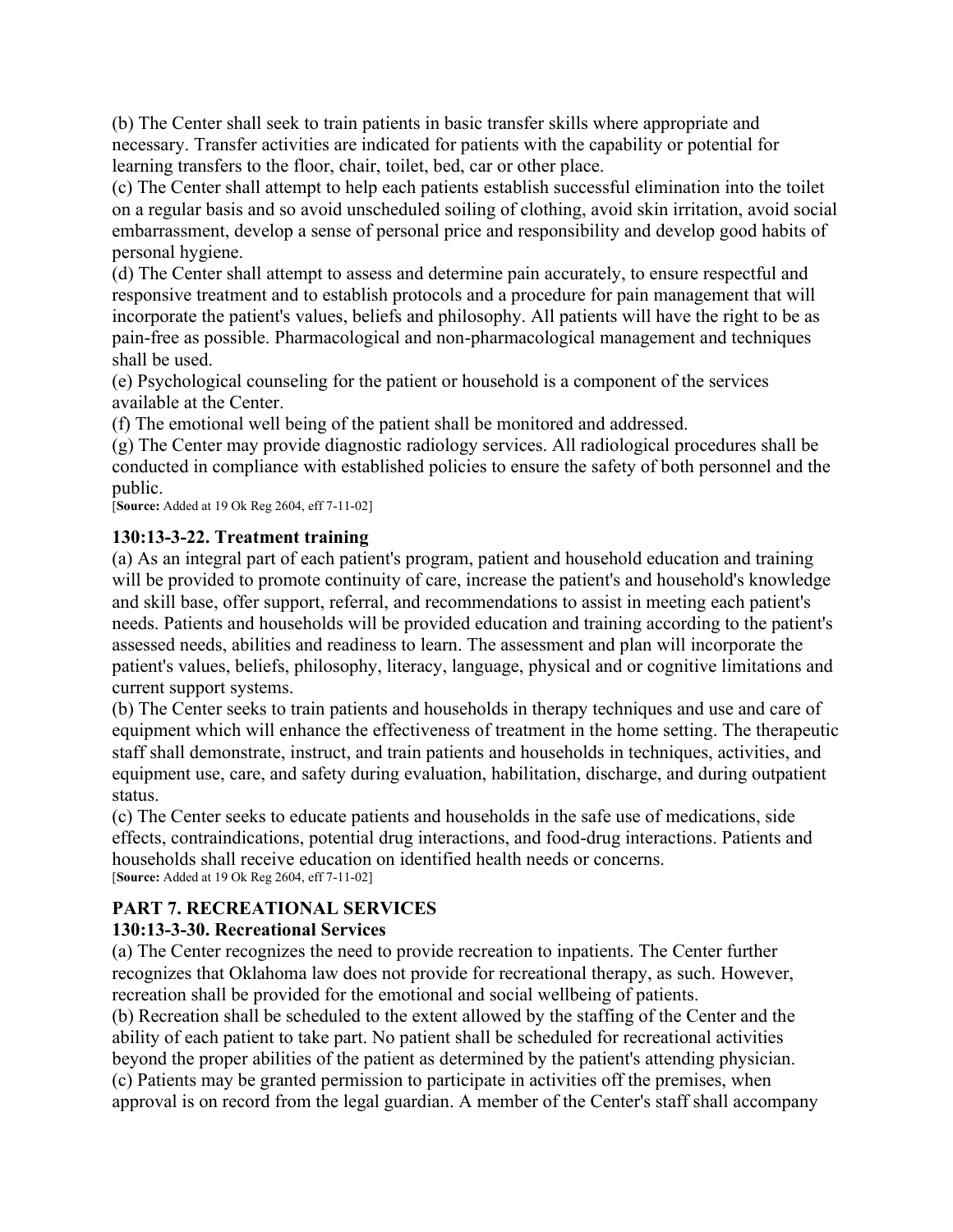patients on off-premises activities and an appropriate patient to staff ratio is required when patients are taken from the premises.

[**Source:** Added at 19 Ok Reg 2604, eff 7-11-02; Amended at 27 Ok Reg 2462, eff 7-25-10]

### **130:13-3-31. Evening and weekend recreational activities**

(a) The Center considers socialization and development of effective interpersonal skills to be as important as the traditional therapies, and these facets of the Center's program continue into the evening and on weekend.

(b) Evening Recreational Department activities are held from 4:00 p.m. - 8:00 p.m. Evening activities shall provide small and large group experiences. Patients shall be encouraged to attend the evening program activities.

(c) For patients who remain at the Center on Saturday and Sunday, a recreation program shall be offered from 8:00 a.m. - 8:00 p.m. The major goal of this program is to involve the patients in fun, informative, interesting and age appropriate recreational activities. The activities will attempt to accommodate small and large groups of patients as is appropriate for the number of helpers and volunteers that can be recruited. Other activities may include field trips (large or small groups), cookouts and picnics, walks and vehicle riding, crafts and games. [**Source:** Added at 19 Ok Reg 2604, eff 7-11-02; Amended at 27 Ok Reg 2462, eff 7-25-10]

### **130:13-3-32. Films [REVOKED]**

[**Source:** Added at 19 Ok Reg 2604, eff 7-11-02; Revoked at 27 Ok Reg 2462, eff 7-25-10]

### **130:13-3-33. Swimming pool**

(a) The swimming pool at the Center shall be used solely for aquatic and rehabilitative therapy. Any person using the swimming pool shall comply with the following rules:

(1) No diving or running in the pool area.

(2) No food, drink, glass or litter shall be allowed in the pool area.

(3) The last person in the pool area shall clean up the area around the pool, straighten equipment, hang up life jackets in the designated area, turn off lights and lock all doors or means of access to the pool.

(4) All accidents or injuries shall be reported immediately to the charge center nurse.

(b) The Commission, the Center and its employees shall not be responsible for injury occurring to anyone who uses the swimming pool except as provided by Oklahoma's Risk Management Plan and the Governmental Tort Claims Act.

[**Source:** Added at 19 Ok Reg 2604, eff 7-11-02; Amended at 27 Ok Reg 2462, eff 7-25-10]

### **130:13-3-34. Wading pool [REVOKED]**

[**Source:** Added at 19 Ok Reg 2604, eff 7-11-02; Revoked at 27 Ok Reg 2462, eff 7-25-10]

### **130:13-3-35. Field trips**

The therapeutic value of a field trip is of sufficient significance that a minimum of one field trip that involves a majority of the inpatient population will be planned and executed each month. During the summer program (approximately 8 weeks between June 15, and August 15) each year, field trips may be planned and executed weekly. [**Source:** Added at 19 Ok Reg 2604, eff 7-11-02]

### **130:13-3-36. Special Olympics**

(a) The Special Olympics Competitions permit each patient to function to the best of the patient's ability and to receive an appropriate reward for their effort.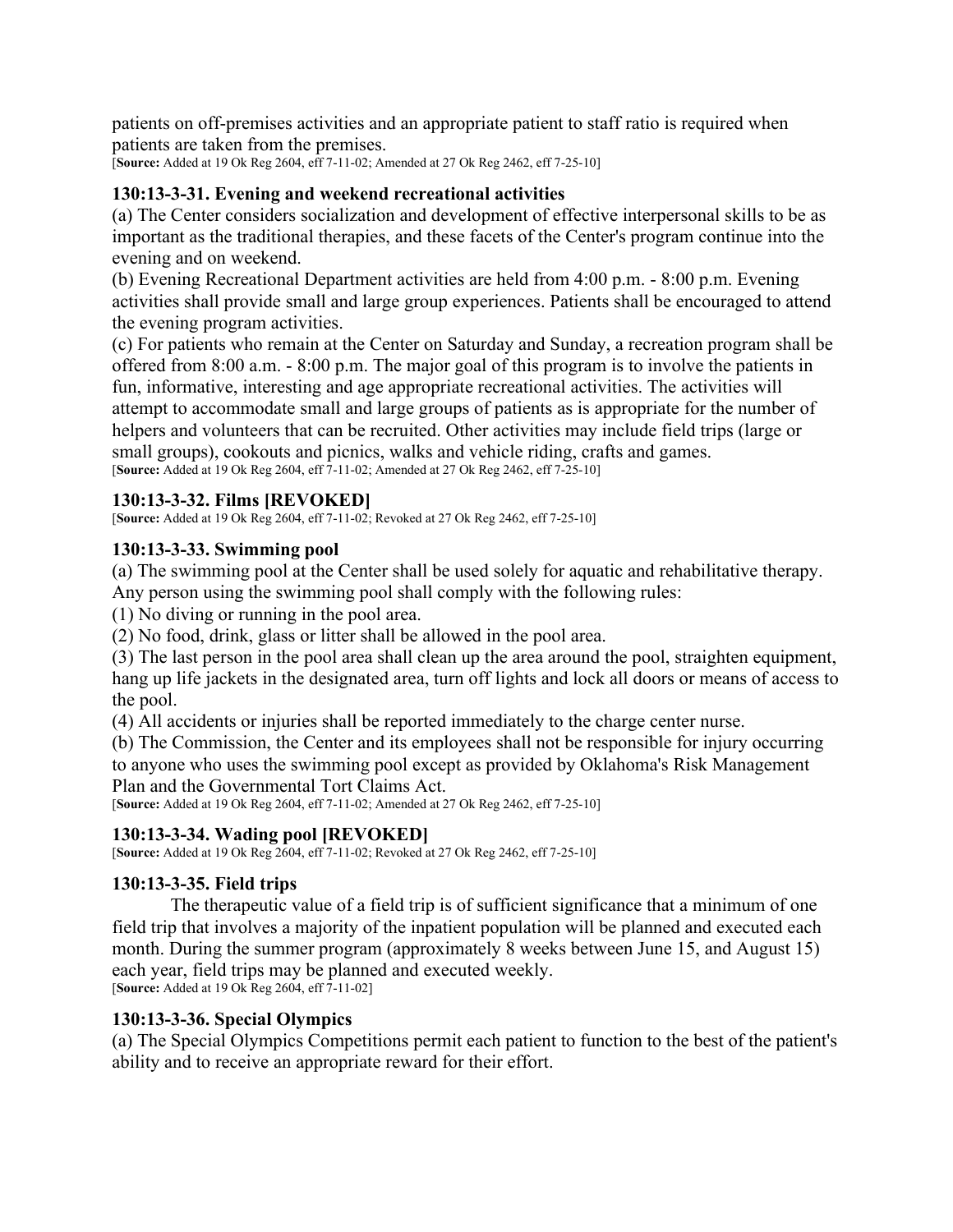(b) Patients at the Center may participate in as many district level Special Olympics events as possible. Some of these events include art, track and field, swimming and walley-ball/volleyball, music and bowling.

[**Source:** Added at 19 Ok Reg 2604, eff 7-11-02; Amended at 27 Ok Reg 2462, eff 7-25-10]

# **SUBCHAPTER 5. OUTPATIENT SERVICES**

# **130:13-5-1. Outpatient services**

(a) Patients admitted for daily outpatient services at the Center shall be scheduled for departmental services based upon identified patient needs and responsibilities to inpatients. Requests for individual outpatient therapy services shall be reviewed on a case-by-case basis, reviewing the nature of request, staff availability and departmental capability of performing requested service.

(b) Therapy departments will evaluate and treat outpatients who have a signed physician's order for treatment.

[**Source:** Added at 19 Ok Reg 2604, eff 7-11-02; Amended at 27 Ok Reg 2462, eff 7-25-10]

# **SUBCHAPTER 7. DENTAL SERVICES**

### **130:13-7-1. Dental care**

(a) Based upon availability, dental services shall be provided to relieve pain and infection, to provide adequate medications and function, to restore and maintain the oral cavity in a health condition, to develop with the patients the desire to retain and maintain their natural dentition, and to provide reasonable restoration as authorized.

(b) Antibiotic therapy is required for patients with a shunt or patients with cardiac problems. [**Source:** Added at 19 Ok Reg 2604, eff 7-11-02; Amended at 27 Ok Reg 2462, eff 7-25-10]

# **130:13-7-2. Emergency dental treatment**

The Center shall provide for emergency dental care to inpatients. [**Source:** Added at 19 Ok Reg 2604, eff 7-11-02; Amended at 27 Ok Reg 2462, eff 7-25-10]

### **SUBCHAPTER 9. ISOLATION AND DISEASE SPREAD PREVENTION SERVICES 130:13-9-1. Isolation precautions**

(a) The Center complies with Center for Disease Control recommendations regarding isolation precautions.

(b) Patients who have been diagnosed with or show signs or symptoms of a communicable condition that would require isolation precautions shall be reviewed individually to determine the following:

(1) The ability of the Center to provide required therapies for the patient in accordance with utilization review criteria while maintaining appropriate isolation precautions.

(2) The ability of the Center to provide appropriate medical care to the patient.

(3) The ability of the Center to provide appropriate isolation precautions for the patient to prevent the spread of disease.

[**Source:** Added at 19 Ok Reg 2604, eff 7-11-02]

# **130:13-9-2. Needle stick or other body fluid substance exposure**

(a) Parenteral, mucous membrane non-intact skin exposures to blood and other body fluids may result in exposure to the Hepatitis B virus or HIB or both. Exposure shall be managed in accordance with CDC State Health Department and State Department of Labor standards. (b) The blood of any person identified as a source of a needle stick or other body fluid substance

may be drawn and tested for HBs Ag and HIB antibody when:

(1) the identified person or legal guardian provides written consent, or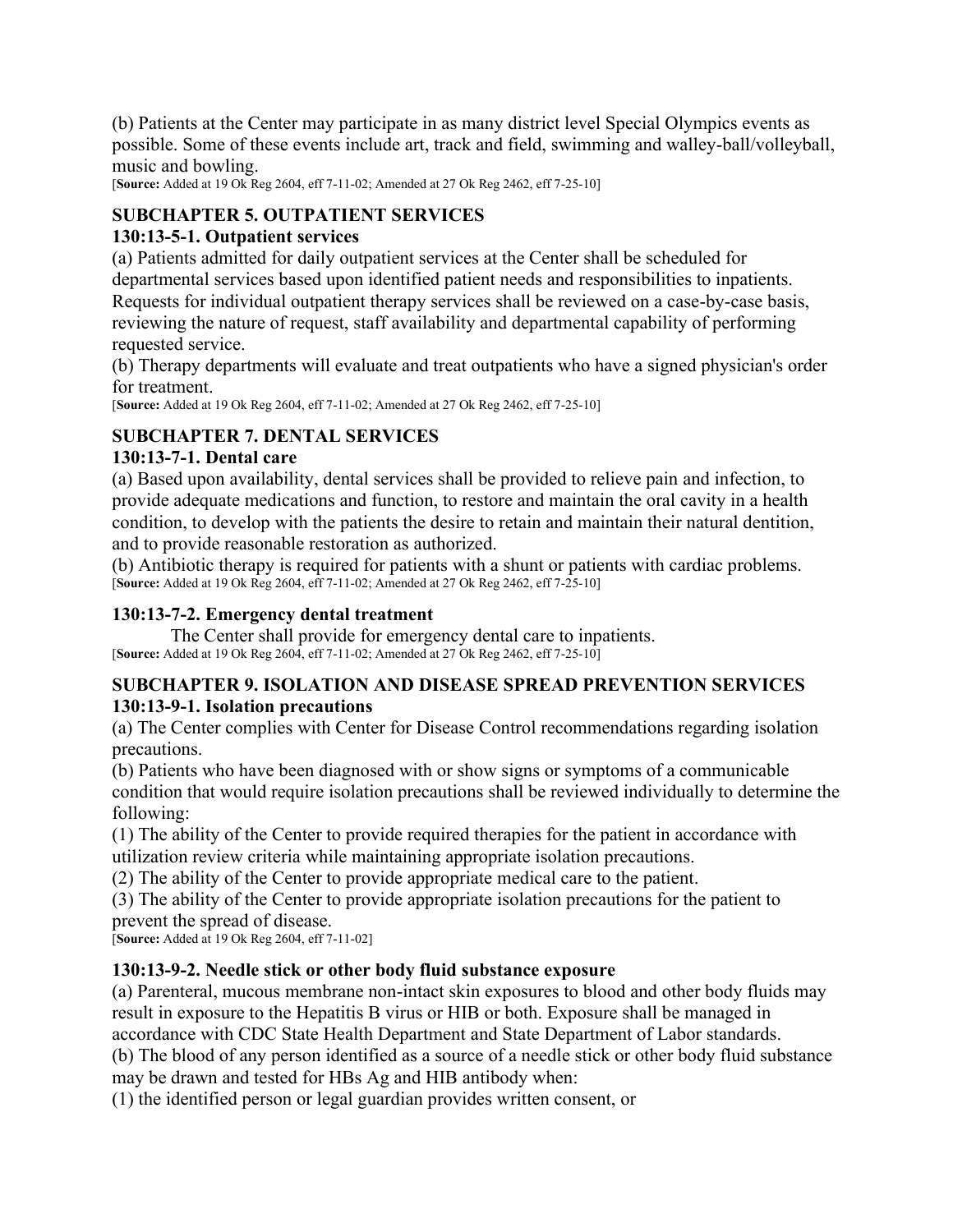(2) a health care worker provides a written statement that the worker as been exposed to the bodily fluids of the identified person in an occupational setting, and the exposure placed the work at risk for transfer of bodily fluids, or

(3) a court of competent jurisdiction orders the withdrawal and testing of the blood [63:1-  $502.3(A)(1)$ , (2) and (3)]

(c) The withdrawal and testing of the blood shall be performed in a reasonable manner, according to generally accepted clinical practice. [63:1-502.3(A)]

(d) When the Center or its employees acts in compliance with 63 O.S. §1-502.3, they shall not incur any civil or criminal liability.

[**Source:** Added at 19 Ok Reg 2604, eff 7-11-02; Amended at 27 Ok Reg 2462, eff 7-25-10]

# **SUBCHAPTER 11. EMERGENCY SERVICES**

# **130:13-11-1. Emergency medical care, limits**

(a) The Center has no emergency room, critical care unit, surgical or anesthesia capabilities and does not have the capability to provide long-term life sustaining support. If a person has or develops an incurable or irreversible condition, or other medical conditions that cannot be treated at the Center, the person shall be provided manual life support until the person can be transported to Norman Regional Hospital or an appropriate facility.

(b) An emergency is defined as acute chest pain, respiratory difficulty non responsive to prescribed treatment, status epilepticus, sudden loss of consciousness, long-bone fracture(s) or any other condition which may be life-threatening.

(c) Emergency first aid that can be provided includes: cardiopulmonary resuscitation, administration of oxygen, fracture support, hemostasis, bandaging, eye irrigation and treatment for anaphylactic shock. Resuscitative measures shall be limited to non-invasive procedures. Invasive procedures may be performed by a Staff Physician, if present, or Trained Emergency Medical Technicians upon their arrival.

(d) Other emergencies, such as rape, sexual molestation, child abuse, severe emotional illness, multiple trauma or violence shall be managed by activating the emergency medical system (911) with appropriate nursing first aid being provided.

(e) In the event a person not eligible for treatment is presented at the Center for any form of treatment, whether of an emergency nature or otherwise, Center personnel on duty, which may or may not include a licensed physician, shall attempt to stabilize the person's condition to the extent of the knowledge, experience and licensure of the personnel on duty, and make arrangements to transport the person to a facility which can provide suitable care. [**Source:** Added at 19 Ok Reg 2604, eff 7-11-02]

# **130:13-11-2. Life-sustaining treatment**

(a) Life sustaining treatment shall not be withheld or withdrawn by the physicians of the Center. All patients admitted to the Center shall receive appropriate medical care, treatment, nutrition, hydration and pain management throughout their stay except as provided in paragraphs (b) and (c).

(b) If a qualified patient has an advance directive to withhold or withdraw life-sustaining treatment, the Center shall honor that request and abide by that decision. A qualified patient is one who is eighteen (18) years of age or older, who has issued an advance directive and who is in a terminal condition or in a persistently unconscious state.

(c) If a patient has a DNR (Do Not Resuscitate) order, the Center shall abide by that order. [**Source:** Added at 19 Ok Reg 2604, eff 7-11-02]

# **130:13-11-3. Procedures following death of a patient**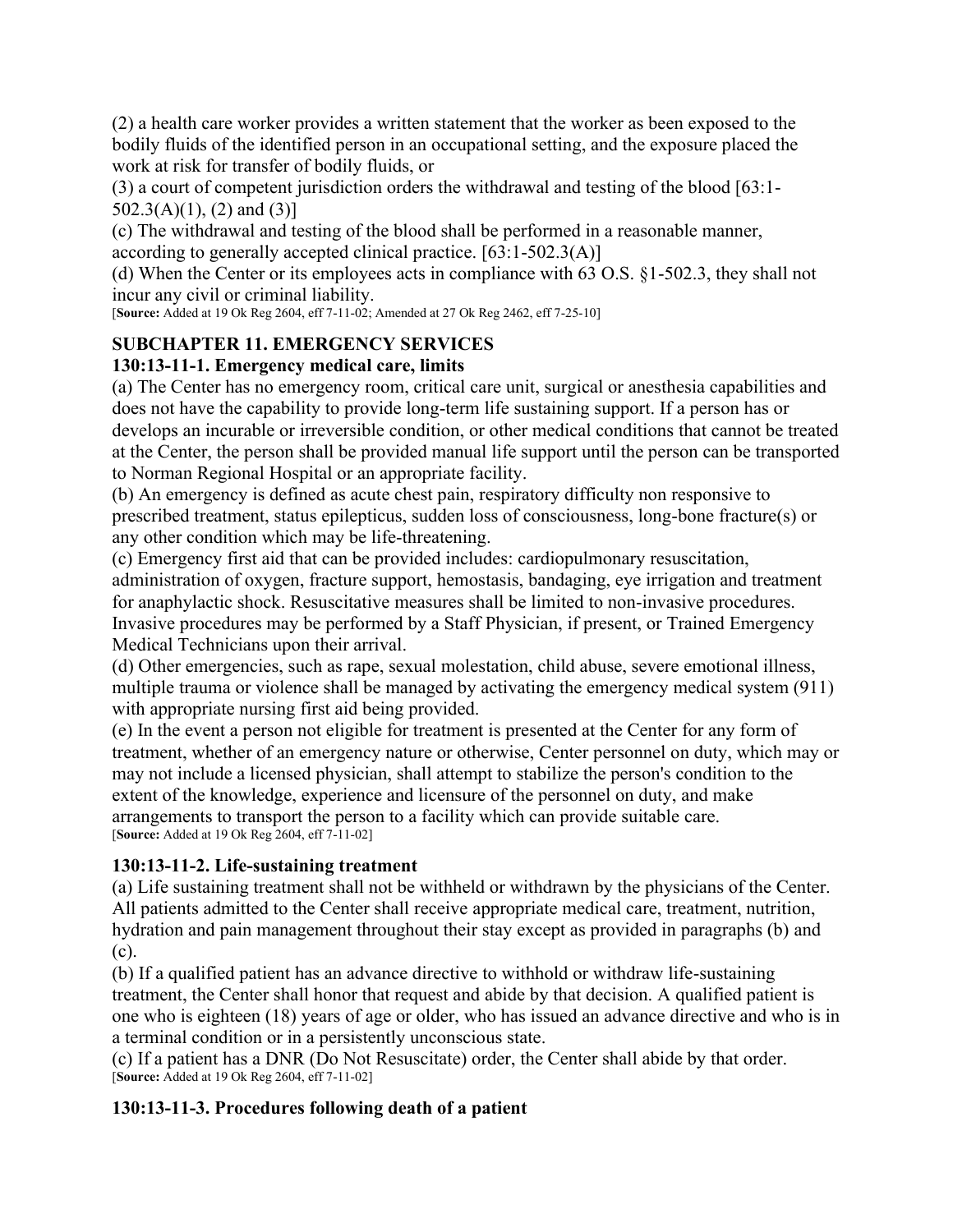(a) If a patient dies at the Center, the attending physician or the physician in charge shall pronounce the death, notify the legal guardian of the death, contact the state medical examiner prior to release of the body, sign the death certificate within 48 hours, submit a written report within 36 hours with a copy of the patient's medical records as requested by the State Medical Examiner, and complete the death certificate and file it with the local registrar within 3 days. (b) Mortuary personnel shall be required to sign for release of the body. [**Source:** Added at 19 Ok Reg 2604, eff 7-11-02]

### **SUBCHAPTER 13. OUTREACH AND CONTRACTUAL SERVICES 130:13-13-1. Outreach services**

(a) Outreach services shall provide consultation and services to maintain benefits of patient care in include, but are not limited to: seating/positioning recommendations or evaluations, augmentative communication evaluation or in-service, feeding/nutritional program, behavior modification, home physical therapy program, home visit evaluation, and nursing care in-service. (b) Outreach services may be provided to people with developmental disabilities from birth to 21 years of age who have received services from the Center either as an inpatient, outpatient or a recipient of an interdisciplinary admission screening. This service shall be offered and scheduled when appropriate as part of discharge planning and on follow-up services for our inpatients or as part of an admission screening.

(c) Requests for outreach services shall be reviewed on a case-by-case basis, reviewing the requests, staff availability and needs of the patient and distance. If approved, a social worker shall act as case manager for the patient receiving an outreach service. Patients approved for Center-based outreach services shall be notified of approval in writing. [**Source:** Added at 19 Ok Reg 2604, eff 7-11-02; Amended at 27 Ok Reg 2462, eff 7-25-10]

# **130:13-13-2. Contractual services**

(a) Contractual therapeutic services to include evaluation and treatment may be provided to individuals with developmental disabilities based upon contractual guidelines and identified patient needs.

(b) Contractual services may be provided to the following programs, facilities and public agencies.

(1) DDSD

(2) Sooner Start

(3) Oklahoma Public Schools

(c) Upon receipt of approval therapist(s) will provide services to DDSD and Sooner Start on a case-by-case basis, reviewing the nature of the request, staff availability, and departmental capability of performing service.

(d) All requests for contractual services other than DDSD and Sooner Start determine if current staff is able to accurately meet contractual needs/guidelines and if so implementation of appropriate charging/billing arrangements and drafting of contract.

(e) Therapists provide therapeutic/contractual services in accordance with contractual guidelines/standards, J.D. McCarty Center approved rules and Quality Assurance/Improvement Plan.

(f) Patients approved for Center-based contractual services shall be notified of approval in writing.

[**Source:** Added at 19 Ok Reg 2604, eff 7-11-02; Amended at 27 Ok Reg 2462, eff 7-25-10]

**SUBCHAPTER 15. OTHER SERVICES 130:13-15-1. Library services**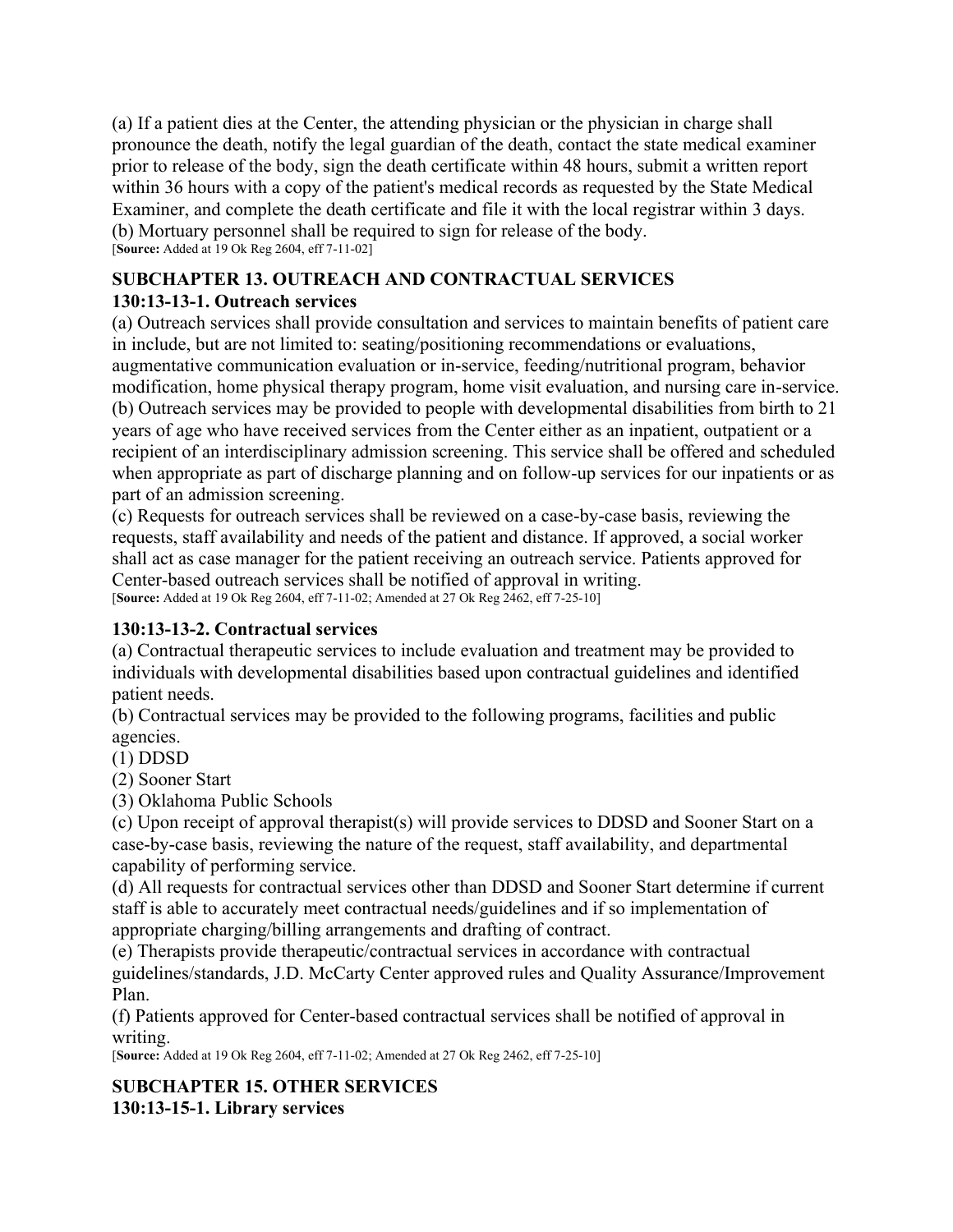The patient's library will be used for the benefit of the patients of the Center. [**Source:** Added at 19 Ok Reg 2604, eff 7-11-02]

#### **130:13-15-2. Cultural awareness**

The Center will acknowledge and facilitate the exhibition and practice of a patient's cultural behaviors and activities to the extent that they do not interfere with the treatment of the patient or the treatment of other patients in the Center.

[**Source:** Added at 19 Ok Reg 2604, eff 7-11-02; Amended at 27 Ok Reg 2462, eff 7-25-10]

#### **130:13-15-3. Home environment assessments**

(a) The Center offers home environment assessments to facilitate patient care, treatment, discharge and aftercare planning.

(b) A request for home environment assessments may be made in writing by the attending physician.

(c) The assessment will address the following areas:

(1) Individuals who reside in the home and their relationship and roles with the patient.

(2) Physical aspects of the home including accessibility and locality with respect to community resource

(3) Other areas that are specified by the attending physician.

(d) A case manager, social worker or therapist shall conduct the requested home environment assessment and provide the requestor with a written report, including impressions and recommendations, within 14 days of the initial request. [**Source:** Added at 19 Ok Reg 2604, eff 7-11-02]

#### **CHAPTER 14. PATIENT BILL OF RIGHTS**

[**Authority:** 63 O.S., §485.2 [**Source:** Codified 7-11-02]

# **SUBCHAPTER 1. GENERAL PROVISIONS**

### **130:14-1-1. Purpose**

The rules in this chapter provide regulations relating to personal and medical entitlements and freedoms of patients at the Center. [**Source:** Added at 19 Ok Reg 2610, eff 7-11-02]

#### **130:14-1-2. Definitions**

The following words or terms, when used in this chapter, shall have the following meanings, unless the context clearly indicates otherwise.

"**Center**" means the J.D. McCarty Center for Children with Developmental Disabilities.

"**Commission**" means the Cerebral Palsy Commission.

"**Director**" means the chief executive officer of the Center.

"**Habilitation**" means ongoing therapeutic treatment designed to promote or increase a patient's functional capabilities. "Habilitation" does not include education services required to be provided by a local education agency.

"**Patient**" means a person age 0 to 21 who is admitted to the Center for either inpatient or outpatient services.

[**Source:** Added at 19 Ok Reg 2610, eff 7-11-02]

### **130:14-1-3. Statement of rights**

(a) Each patient of the Center shall be provided the full protection of the rights established by these rules.

(b) Each patient, upon admission to the Center, shall be notified of rights guaranteed in this Bill of Rights. If the patient is a minor, the patient's legal guardian shall be informed. Notification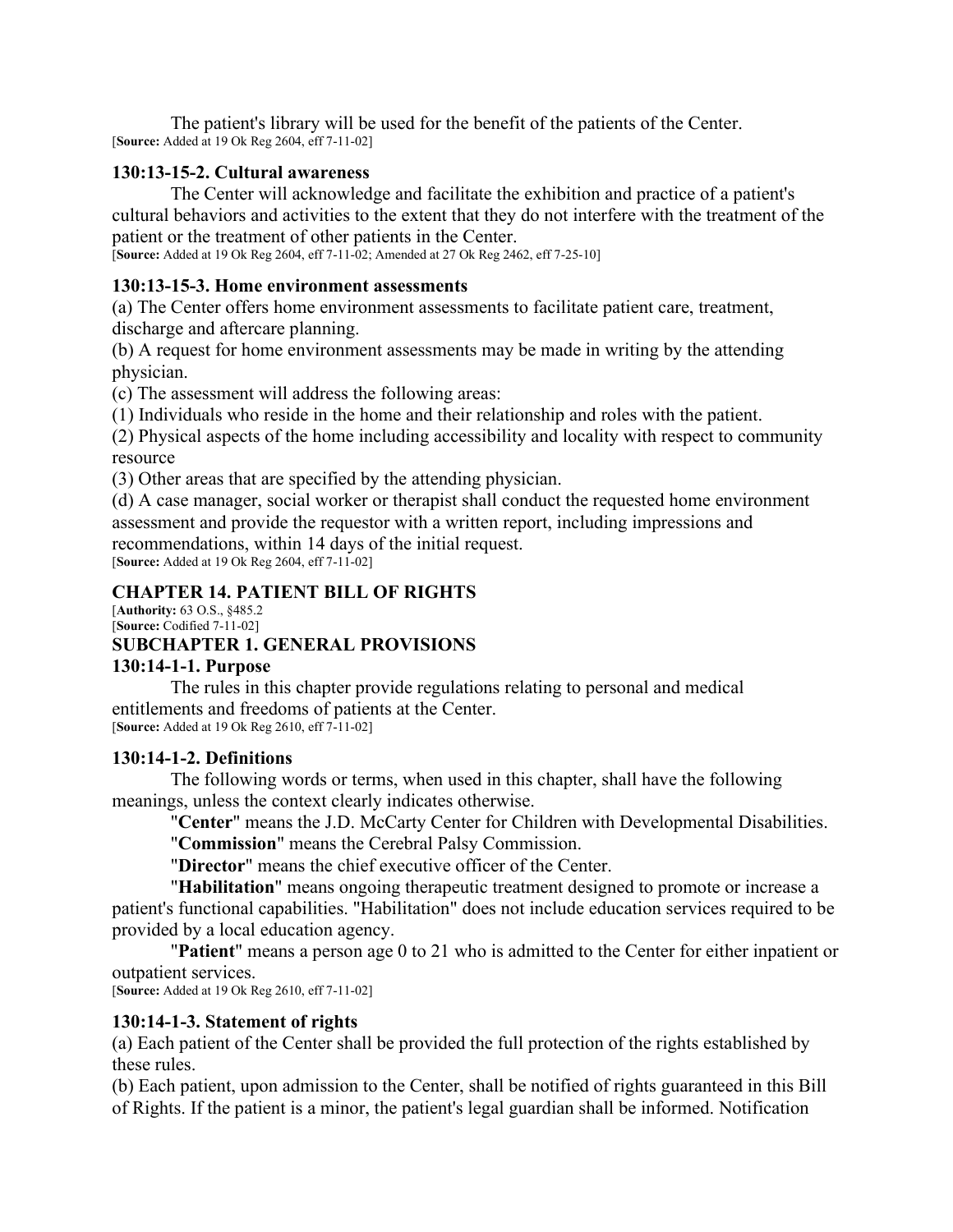shall be accomplished by providing the new patient with a copy of this chapter. If the patient cannot read, an oral explanation of the chapter shall be provided. The legal guardian of a minor shall be provided a copy of this chapter.

(c) Each inpatient shall be notified of the Center's standards and sanctions which can be imposed for violations of the standards. Staff shall explain to each inpatient all standards whose violation may result in loss of privileges or use of property, etc. by providing the inpatient with a written copy of the standards, and explaining them orally if the inpatient cannot read, and posting the standards in a conspicuous place in each area where inpatients have access. [**Source:** Added at 19 Ok Reg 2610, eff 7-11-02]

#### **130:14-1-4. Basic rights**

(a) Each patient has the right to receive services suited to the patient's condition and to a safe, sanitary and humane living environment.

(b) Each patient shall receive proper care, treatment and services, including medical treatment, recreation, nutrition, education, training, therapeutic rehabilitation, psychological and social services suited to the patient's needs, regardless of race, religion, sex, ethnicity, degree of disability or handicapping condition.

(c) All persons shall be free from harassment based on sex, race, color, religion, national origin, political affiliation or physical handicap.

[**Source:** Added at 19 Ok Reg 2610, eff 7-11-02]

### **130:14-1-5. Ethics forum**

The Center will provide patient care within an ethical framework established by the Center's ethics forum. The ethics forum shall include the patient or patient's designee, the physician and the social worker. This forum shall give due regard and respect to the wishes of the patient or the patient's designated representative where ethical issues arise. [**Source:** Added at 19 Ok Reg 2610, eff 7-11-02]

### **130:14-1-6. Grievances**

(a) A staff member shall serve as Patient Advocate with the specific duty of resolving problems with patients and their households.

(b) The purpose of the patient grievance system is to provide an effective means whereby a patient, who is experiencing a problem that is affecting the patient's adjustment and progress toward habilitation, may seek help in resolving that problem.

(c) Patients shall receive an orientation about the grievance system from the Center's social workers. Initial orientation shall be supplemented at some later date by additional training in grievance system usage, as needed.

(d) Patients shall not be discouraged or delayed from filing a grievance. Patient problems shall be dealt with promptly to prevent the escalation of the grievance into serious problems and dangerous situations. Center personnel shall attempt to resolve grievances at the lowest level and in the quickest time possible. It is the staff's duty to alleviate the problem as quickly and efficiently as possible.

(e) A patient, or any person acting on behalf of a patient, including staff, may file a complaint alleging abuse or neglect by staff. Grievances may include matters involving the substance or application of any written or unwritten policy, or rule of the Center or of an agent or contractor of the Center, or any decision, behavior or action by an employee, agent or contractor or by other patients at the Center.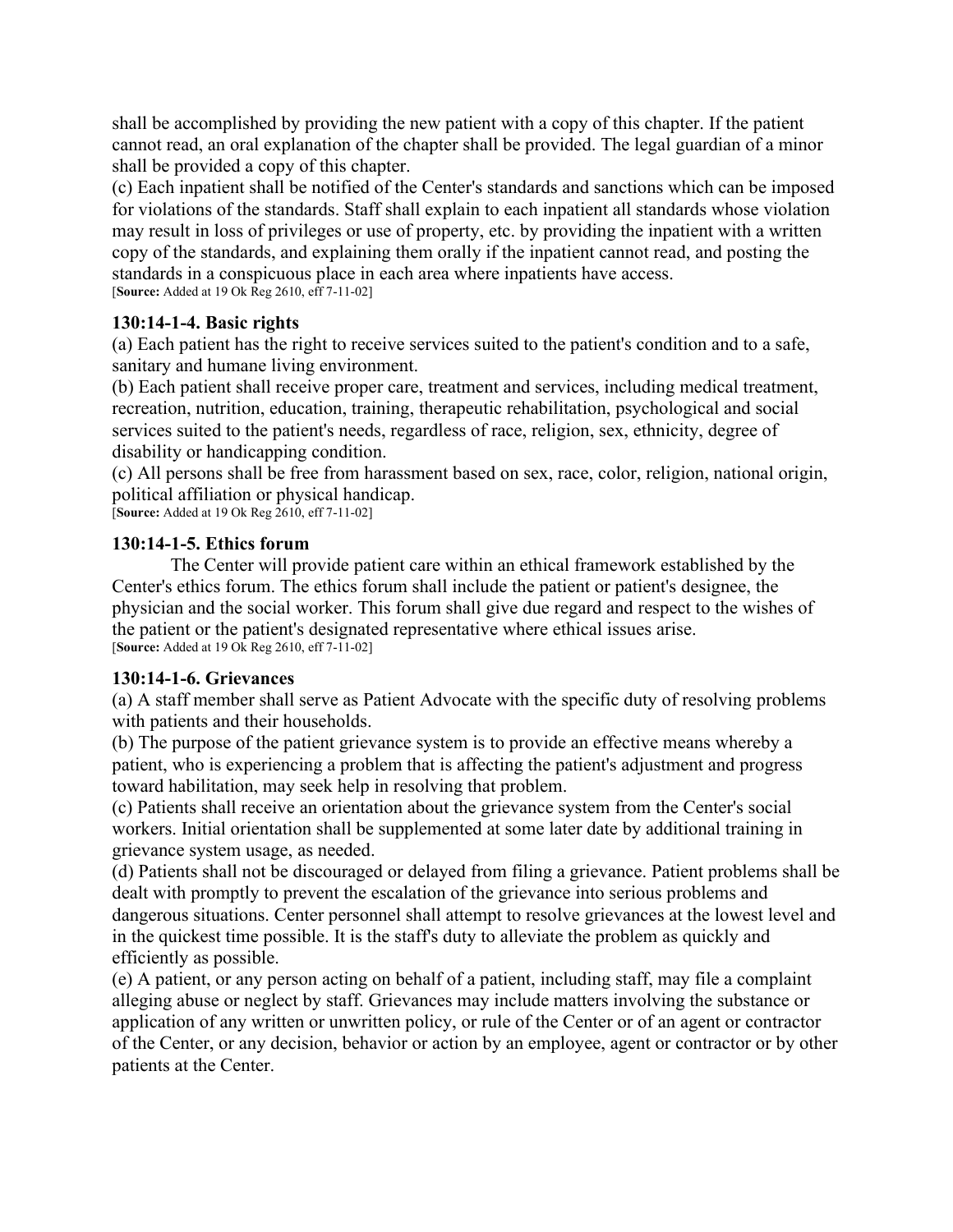(f) The grievance procedures shall provide for a sure, but reasonable, access to the system by all patients at all times. When the filing of a grievance would disrupt the daily scheduled activities of the Center, the grievance shall be received at the earliest practical time.

(g) The grievant may present the grievant's side of the issues. This right extends to all parties to the grievance. All parties have the right to present not only their contentions, but also to present suggestions for resolving the grievance.

(h) An initial response to a grievance shall be made promptly following the submission of the grievance, with the exception of weekends and holidays. The initial response shall notify the patient that the grievance has been received and that the grievance officer shall set up a meeting to discuss the problem with the patient.

(i) Responses to a grievance shall address the grievance such that the patient is able to know that the patient's problem was understood and that attempts were made to resolve the grievance. Responses shall include the names of those participating in any meeting, the date of the meetings, the topics discussed and the offered resolution. The staff shall strive to make the resolution permanent and be one that completely resolves the problem in such a manner as to permit the resolution of similar problems that might arise in the future.

(j) The patient shall be informed and encouraged to appeal decisions that the patient believes to be unsatisfactory. A grievant that is dissatisfied with the resolution to a filed grievance may appeal the grievance first to the Director and then to the Commission.

(k) Appeals to the Commission are required when there is a determination made that the satisfactory resolution to the grievance requires consideration of a policy, procedure, or budgetary amendment which is beyond the directors scope of authority. Appeals to the Director are required where there is a finding that the satisfactory resolution of the grievance is beyond the staff member's authority.

(l) If a patient at the Center who is in the custody of the Department of Human Services has not accepted the resolution of the Commission, the Grievance Coordinator shall immediately forward the grievance, together with the proposed resolution and all supporting documentation, to the Office of Advocate Defender of the Department of Human Services.

(m) The fact that a patient files a grievance shall not be considered in any administrative decision concerning the patient, nor shall any copy of the grievance reporting document be placed in the patient's case file or medical record. Patients who use the system shall not be treated in any different manner from any other patient.

[**Source:** Added at 19 Ok Reg 2610, eff 7-11-02; Amended at 27 Ok Reg 2467, eff 7-25-10]

# **SUBCHAPTER 3. PERSONAL RIGHTS**

### **PART 1. PROPERTY**

### **130:14-3-1. Mail, telephone, visitation**

(a) Each inpatient is entitled to unimpeded, private, and uncensored communications with others by sealed mail and telephone and to visit with persons of the patient's choice, except as otherwise limited by this chapter or law. Toll charges for long distance telephone calls shall be the responsibility of the inpatient or the legal guardian.

(b) The right of an inpatient to communicate by mail, email, or telephone or to visit with persons of the inpatient's choice may be limited by staff if:

(1) the limitation is essential to prevent the inpatient from violating a law,

(2) the limitation is essential to prevent substantial and serious physical or mental harm to the inpatient,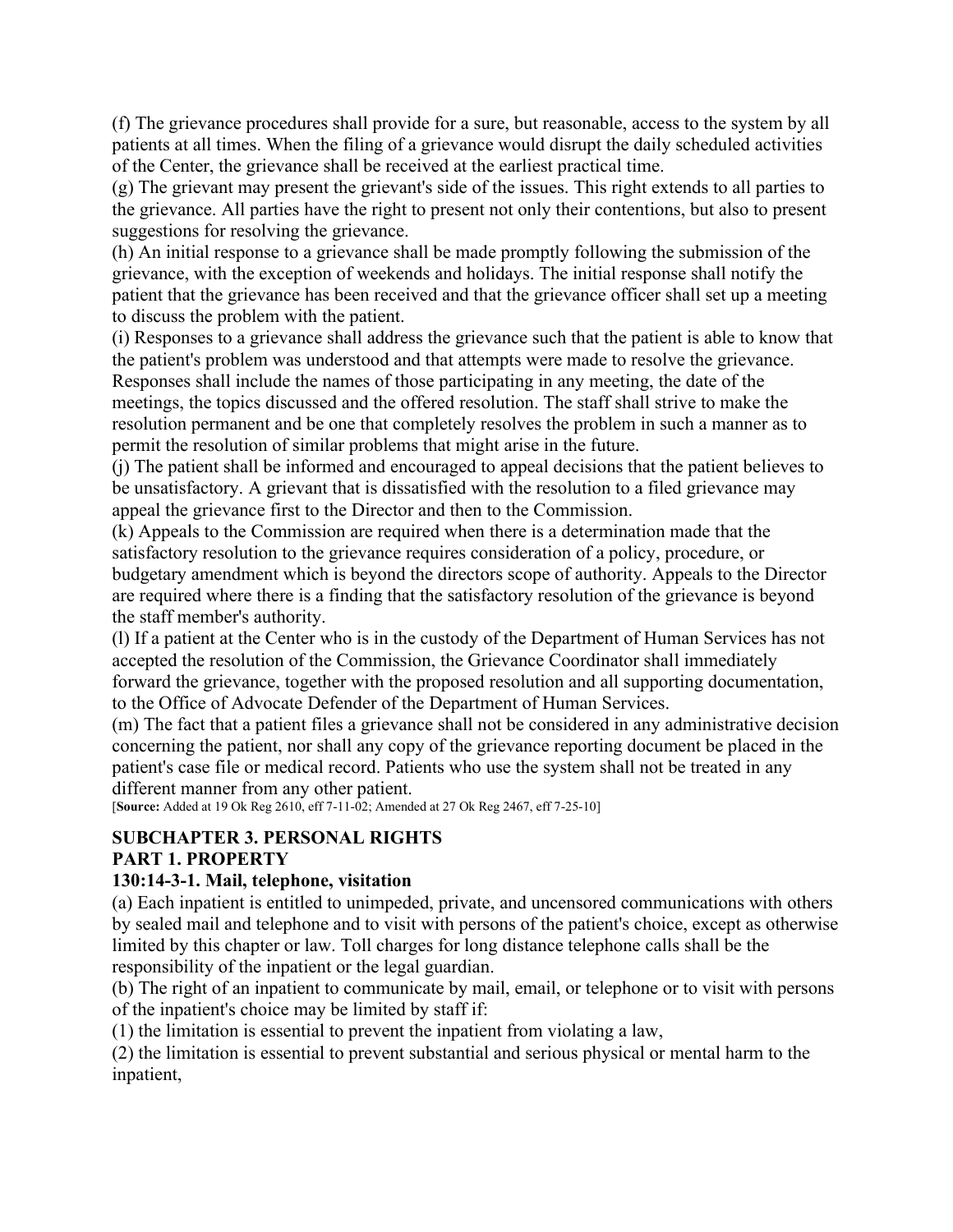(3) an individual has complained to the Center of previous telephone harassment by the inpatient and has requested that the inpatient be prevented from telephoning the individual in the future. In this instance, the limitation shall apply solely to telephoning the individual making the complaint.

(4) an inpatient's legal guardian has requested that the inpatient not be allowed to communicate with specific individual(s).

(5) a visitor's behavior is disruptive to the functioning of the Center, or

(6) the limitation has been ordered by the Department of Human Services.

(c) The Center shall not impose a limitation upon any patient regarding communications between the inpatient and the inpatient's attorney, physician clergy, official agencies and courts, except to the extent that reasonable times and places for use of telephones and visitation may be applied so long as they do not have the effect of making communications with these parties impracticable. [**Source:** Added at 19 Ok Reg 2610, eff 7-11-02; Amended at 27 Ok Reg 2467, eff 7-25-10]

### **130:14-3-2. Patient money**

(a) For the purposes of this rule, "money" includes any legal tender, note, draft, certificate of deposit, stock, bond, check or credit card.

(b) An inpatient has the right to easy access to money in the inpatient's personal account at the Center and to spend or otherwise use the money as the inpatient chooses. Inpatients shall be allowed to carry up to \$5.00 for therapeutic purposes. If indicated in the treatment plan. Amounts in excess of \$5.00 shall be coordinated on a case-by-case basis with the treatment team and the Finance Office.

(c) All money which is on the person of an inpatient, which comes to an inpatient, or which the Center receives in place of the inpatient under a benefit arrangement or otherwise, shall be deposited with the Business Manager for safekeeping in a personal account in the inpatient's name. The money, and transactions affecting it, shall be accounted for in the name of the inpatient and recorded in the inpatient's account records. The Center shall be liable for any discrepancies or losses from the inpatient's account. The inpatient or the inpatient's legal guardian shall be provided a copy of the account and transactions on request.

(d) Nursing staff shall direct inpatients or legal guardians to the Finance Office upon discharge to collect all money including earnings in an inpatient's personal account.

(e) The Center shall not withdraw funds from an inpatient's personal account to pay for services rendered by the Center.

[**Source:** Added at 19 Ok Reg 2610, eff 7-11-02; Amended at 27 Ok Reg 2467, eff 7-25-10]

# **130:14-3-3. Personal property**

(a) Each inpatient may receive, possess, and use all personal property, including clothing, except as otherwise provided in this section. Inpatients are encouraged to leave all valuables at home. However, if an inpatient brings personal property such as jewelry or other items valued at more than \$100.00, excluding therapeutic and adaptive equipment items, they will be tagged with the inpatient's C.P.C. number and placed in the fireproof safe in the Finance Office. If the inpatient chooses to maintain items in the inpatient's custody, the Center shall not assume liability for these articles. An inpatient may request items that are valued less than \$100.00 be secured in the safe too.

(b) The Center may bar particular kinds of personal property from the Center. A written list of banned items may be obtained from the Center staff.

(c) Authorized staff may limit the operation of subsection (a) above for a specific inpatient regarding specific property if such limitation is essential: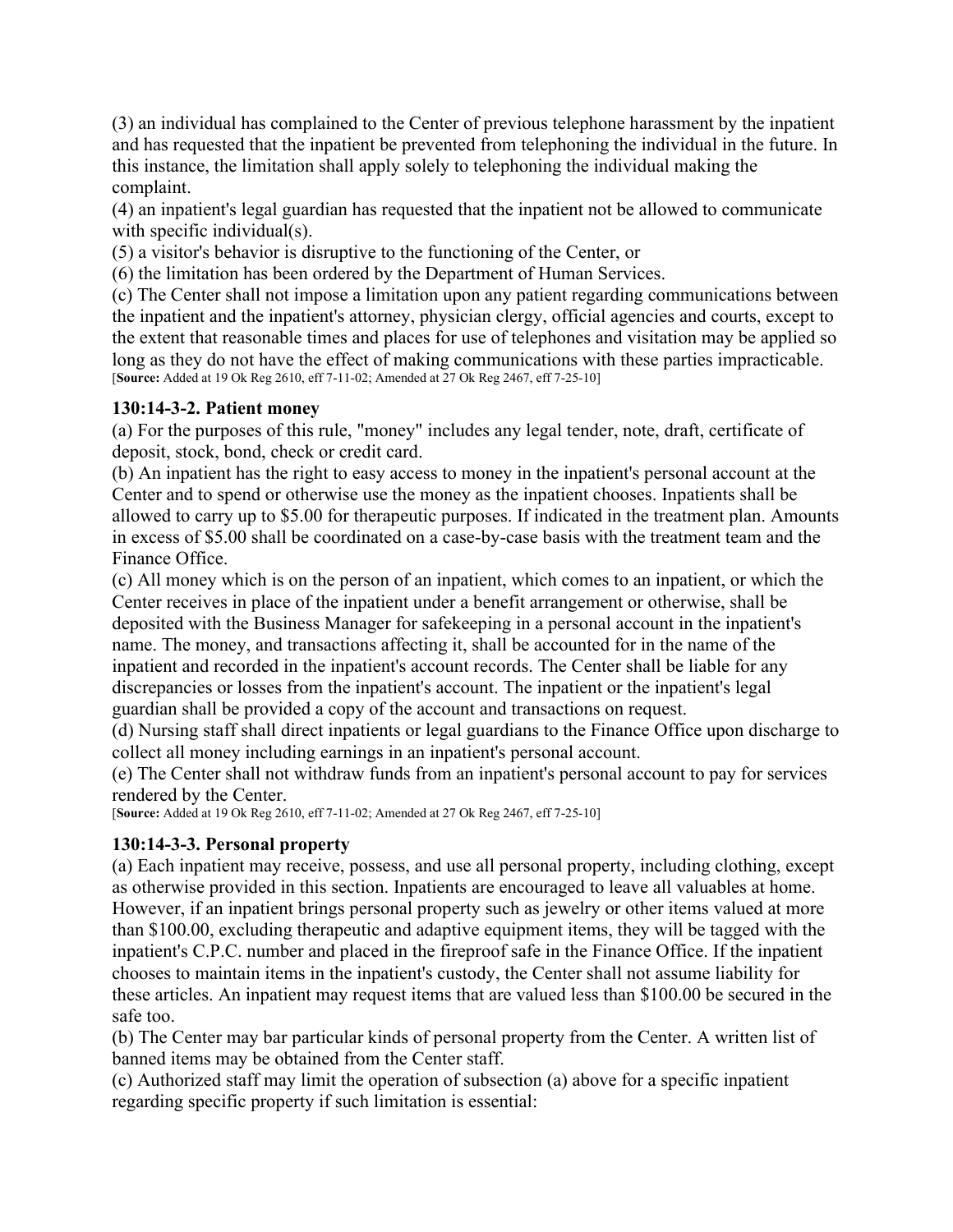(1) to prevent theft, loss or destruction of property,

(2) to prevent the inpatient from physically harming the inpatient or others,

(3) to achieve a treatment objective if the personal property would interfere with the inpatient's treatment plan, or

(4) to eliminate the introduction of functionally unsafe devices and equipment into the Center. [**Source:** Added at 19 Ok Reg 2610, eff 7-11-02]

#### **130:14-3-4. Access to records**

Patients, or their legal representatives, shall have access to their own medical records in a manner that complies with all applicable state and federal law.

[**Source:** Added at 19 Ok Reg 2610, eff 7-11-02; Amended at 27 Ok Reg 2467, eff 7-25-10]

### **PART 3. SELF**

### **130:14-3-10. Privacy**

All patients shall be afforded privacy of their bodies to the greatest extent possible. To ensure patient safety, security cameras are installed throughout the Center. To ensure inpatient privacy, each inpatient room has curtains that can be drawn to provide privacy. [**Source:** Added at 19 Ok Reg 2610, eff 7-11-02]

#### **130:14-3-11. Labor by patients**

Inpatients shall not be used to provide a source of labor, except when the plan of care requires such activities for therapeutic reasons. [**Source:** Added at 19 Ok Reg 2610, eff 7-11-02]

#### **130:14-3-12. Patient safety.**

(a) The Center shall provide a safe and secure environment for patients. All persons shall comply with safety rules. Any one observed committing an unsafe act shall be reported to the Director, the Safety Officer, the Deputy Director or a department head.

(b) No person shall use or possess illegal drugs or intoxicating beverages on Center premises. (c) All weapons of any kind are prohibited on Center property except lawfully owned firearms stored in a locked vehicle on the Center's parking lot pursuant to 12O.S.Supp.2004, § 1289.7a. However, no firearms will be permitted in vehicles parked on the parking lot adjacent to the Education Building where elementary and secondary classes are held pursuant to 12

O.S.Supp.2003, § 1280. This prohibition shall not apply to private vehicles driven to the Education Building for the sole purpose of transporting students as long as the vehicles are not left unattended.

(d) Knives with blades of 3 inches or less shall not be considered weapons for the purpose of this section.

(e) Questions concerning what constitutes an intoxicating beverages, weapons, or drugs should be directed to the Director the Deputy Director or the Personnel Officer. [**Source:** Added at 19 Ok Reg 2610, eff 7-11-02; Amended at 27 Ok Reg 2467, eff 7-25-10]

### **130:14-3-13. Policy on abuse and neglect**

(a) The Center acknowledges its responsibility to secure, protect, and maintain the physical and psychological well being of all patients; therefore, no patient shall be neglected or physically, psychologically, sexually, verbally or otherwise abused by staff, volunteers or others having direct contact with the patient population. The Center's emphasis is on positive actions and interactions with patients. Any behavior, which does not meet this criteria, shall be subject to immediate review and questioning.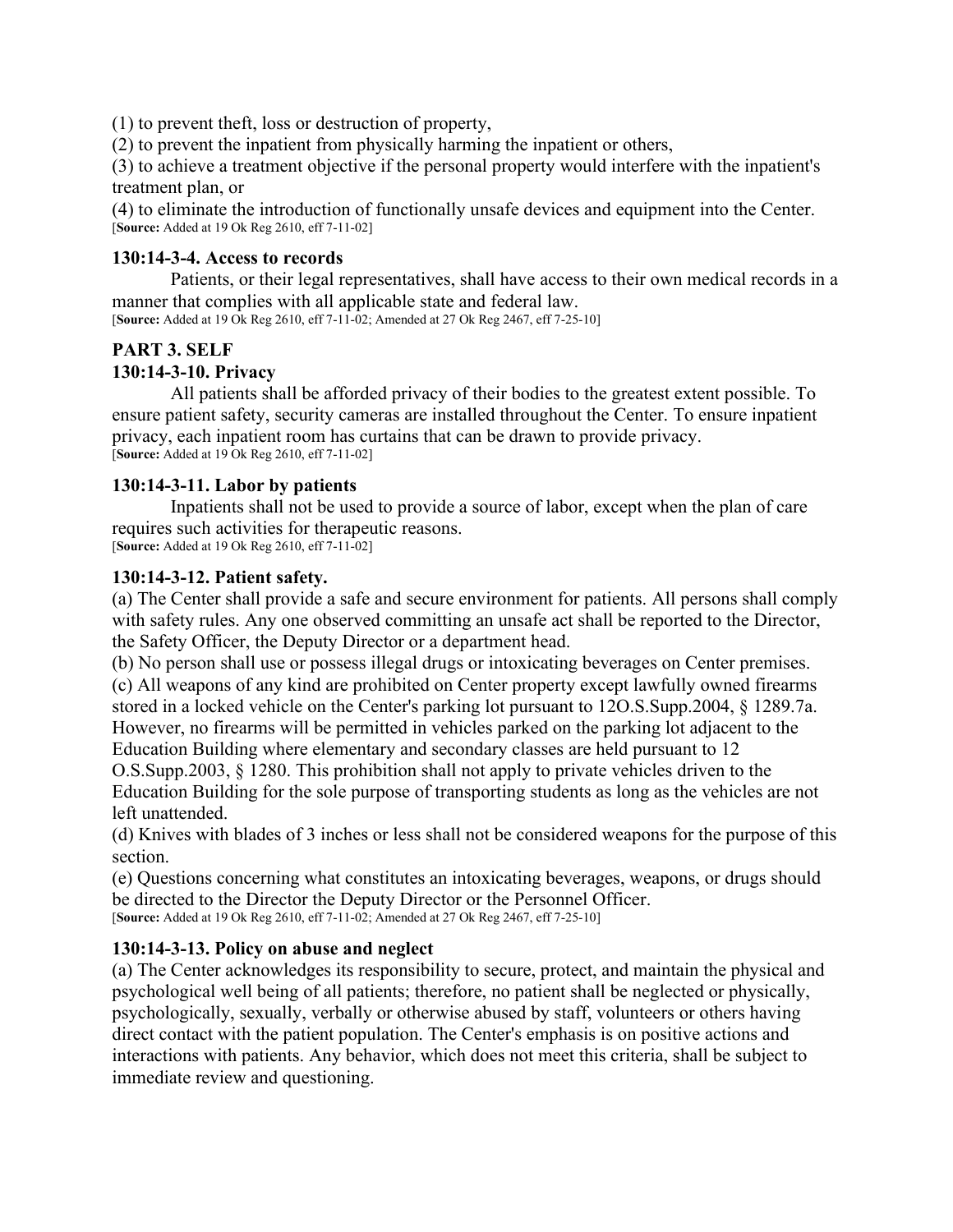(b) Oklahoma law requires any person with reason to believe that a minor patient (age birth to

18) is being or has been abused or neglected to report the condition or incident in question to the Department of Human Services (Children Welfare Services) for investigation. A report can also be made to the statewide Child Abuse Hotline.

(c) It is the policy of the Center for any person with reason to believe that an adult patient (age 18-21) who is being or has been abused or neglected to report the condition or incident in question to the Cleveland County Department of Human Services (Adult Protective Services) for investigation.

[**Source:** Added at 19 Ok Reg 2610, eff 7-11-02]

# **SUBCHAPTER 5. MEDICAL RIGHTS**

### **130:14-5-1. Individualized treatment**

(a) Upon completion of an evaluation, each patient shall be afforded individualized treatment. An individualized treatment plan shall be developed with the active involvement of the patient. The plan for a minor patient shall be developed with the active participation of the patient's legal guardian.

(b) The patient or legal guardian shall be informed of the patient's clinical status and progress at reasonable intervals.

(c) The patient or legal guardian shall be informed of the names, professional titles and relative duties of all persons rendering treatment to the patient.

(d) The patient or legal guardian shall be informed of the nature of the care, procedures and treatment that the patient shall receive.

(e) The patient or legal guardian shall be advised of any proposed change, and the reasons for such change, in the clinical staff responsible for the patient or any transfer of the patient within or outside of the program.

[**Source:** Added at 19 Ok Reg 2610, eff 7-11-02]

### **130:14-5-2. Medications**

All patients shall be free from unnecessary, inappropriate or excessive medications. [**Source:** Added at 19 Ok Reg 2610, eff 7-11-02]

### **130:14-5-3. Least restrictive treatment**

(a) Every effort shall be made to grant each patient the maximum amount of physical freedom within and outside the Center. Physical autonomy shall be limited only as necessary for the patient's safety or to facilitate or enhance the patient's medical or therapeutic treatment course. In situations where mechanisms are utilized for such purposes, the least restrictive means of intervention shall be imposed.

(b) The range of mechanisms utilized in the Center and scope of appropriate use are as follows: (1) Manual powered wheelchairs.

(A) Both manual and powered wheelchairs are intended to improve a patient's mobility or for facilitating orthopedically functional seating and positioning. In all cases some type of safety restraining mechanism is required, such as a seat belt, chest harness and wheelchair tray.

(B) Controlling the speed of a powered wheelchair or limiting a patient's independent mobility in a manual chair is required when patient's safety or the safety of others in the area is a concern or when it is necessary to provide medical, therapeutic or educational intervention.

(2) Corner chairs, adapted desks with seat belts and other types of gross movement limiting seating systems with or without tray tops. These types of seating systems are appropriate for use in the therapeutic and classroom settings to facilitate rehabilitative treatment and educational intervention. They are also appropriate in certain situations to limit mobility if the patient is in a